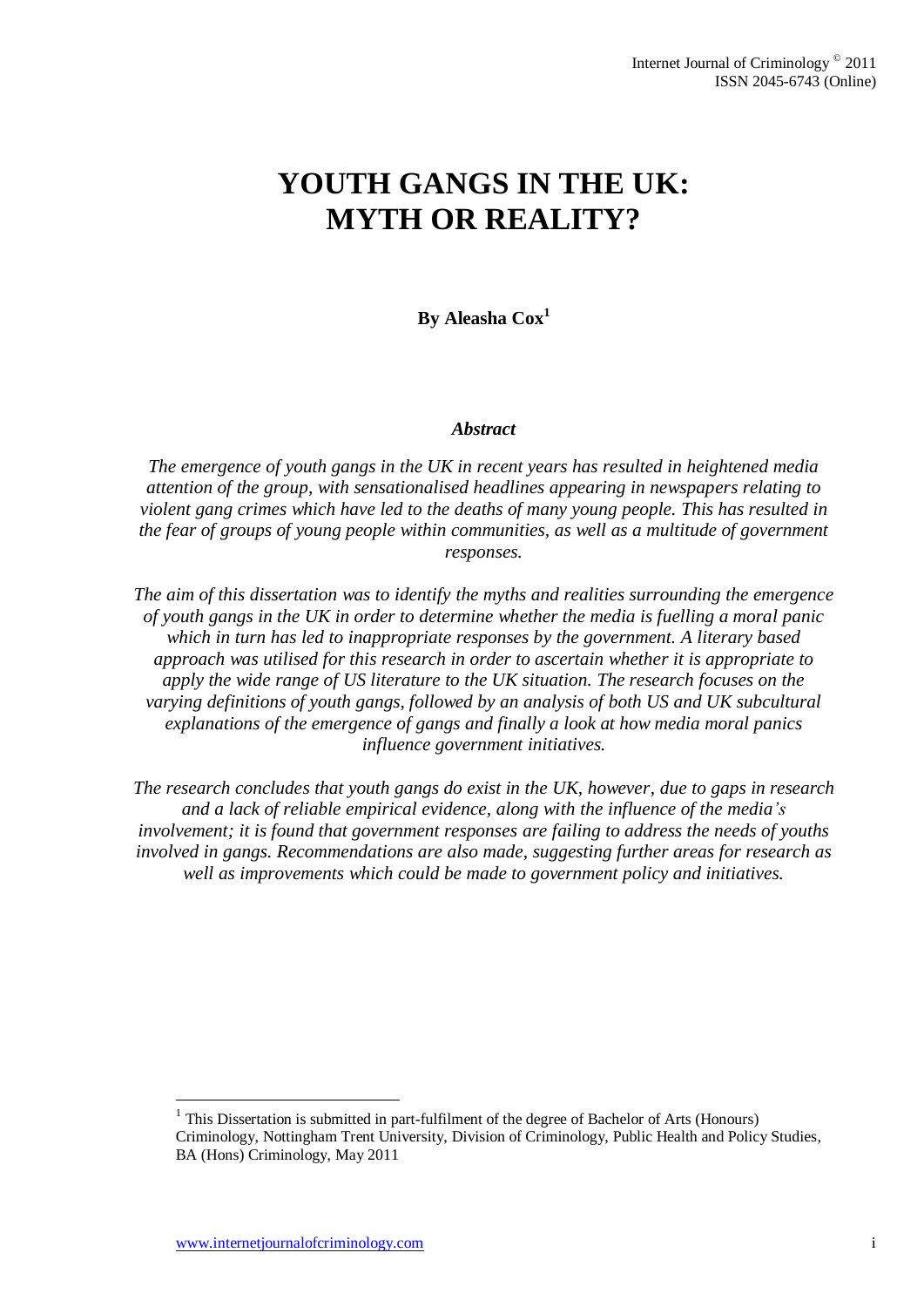# **Contents**

| ii |
|----|
| 1  |
| 3  |
| 5  |
| 8  |
| 13 |
| 18 |
| 20 |
|    |

## **Acknowledgements**

Firstly, I would like to thank my dissertation supervisor Roger Hopkins Burke for his support and guidance throughout the dissertation process.

I would also like to thank Hannah Collins for taking the time to proof read my work.

Finally, a special thanks to my family and friends for their continued support throughout my time at university and for keeping me motivated through difficult times. Without them I would not have made it this far.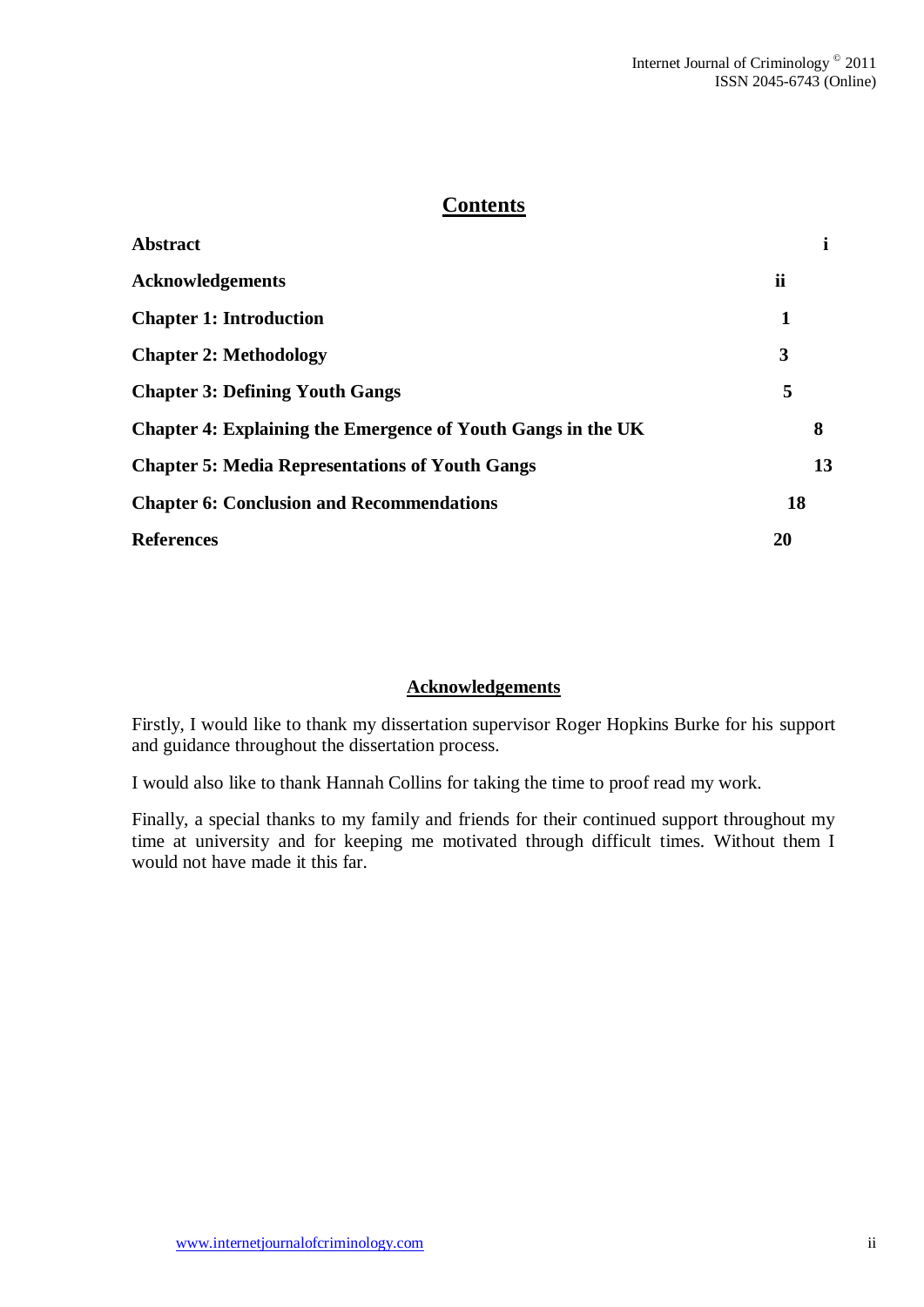# **Chapter 1: Introduction**

Although youth gangs have existed throughout history, there is little research in the UK which explains their current nature. The earliest research was conducted by Thrasher who 'wrote about the Chicago slums of the 1920's, and his work marks the beginning of sociologically orientated interest in gangs' (Morash, 1983:309). This then generated interest into further studies of gangs in the USA incorporating the early ideas of Merton (1938) and Cohen (1955), relating to class differences and strain and the 'issues of power and struggle' (Baldwin et al, 1999:316). Subcultural explanations 'all share a common perception that certain social groups have value and attitudes that enable or encourage delinquency' (Hopkins Burke, 2005:105), as well as a common 'desire for status, respect, material wealth and sense of belonging' (The Centre for Social Justice, 2009:35). The emphasis of the link between youth subcultures and delinquency, as a result of strain in society, can be seen throughout history when looking at groups such as the Teddy Boys, Mods and Rockers, and Skinheads, and this research can now be applied in modern society when trying to explain the emergence of youth gangs. 'At present, the cultural meanings constructed around 'youth' are negative, with its image of an older (male) person and arguably, 'youths hanging about'', representing 'the universal symbol of disorder' (Burney, 2002 cited in Easton and Piper, 2005:243).

Hallsworth and Young (2008:176) highlight that 'the gang was for the first time explicitly linked to the problem of urban violence and rising weapon use in the UK' following a Home Office report in 2008, which was published as a result of a rise in gang related incidents, which were the focus of much media attention. The Centre for Social Justice (2009:19) went on to state that 'media coverage has, at times, been suggestive of an epidemic in gang-related youth violence', with sensationalised headlines and television documentaries relating to gang violence and deaths, as well as the emergence of girl gangs in the UK, suggesting that the problem is similar to that in the USA, where the common perception is that these groups 'are armed, dangerous and prepared to kill' (Hallsworth and Young, 2008:176). Each time a youth is killed 'as a consequence of street violence, especially when it involves knives or guns, questions are raised in the media as to whether the incident was linked to gangs' (Hallsworth and Young, 2008:181). However, it is argued that much of the media reports in the UK are not backed by empirical evidence of a large scale problem.

This dissertation examines the myths and realities surrounding the relatively new phenomena of youth gangs in the UK, with particular reference to statistical evidence and media reports of the existence of gangs in order to ascertain whether they provide an accurate representation of the problem. There is little research into the gang problem in the UK which has led to the vast amount of research from the USA being applied to the UK situation. By investigating the true nature of youth gangs in this country, this research aimed to discover if the problem is a national issue requiring a multi agency response, and whether it warrants the application of research relating to the gang problem in the USA. To address these aims, secondary sources and web based documents were utilised in order to enable conclusions and recommendations to be made, identifying gaps in knowledge which may inspire other researchers into ideas for further research. Key areas of focus for this dissertation were the analysis of different definitions of youth gangs, the use of various subcultural theories in order to explain the emergence of youth gangs and the effect of the media in influencing public perceptions and government response, as well the effect this has on official statistics.

Chapter 2 discusses the methodology chosen for this research, highlighting the advantages and disadvantages of using both primary and secondary sources, along with the reasons why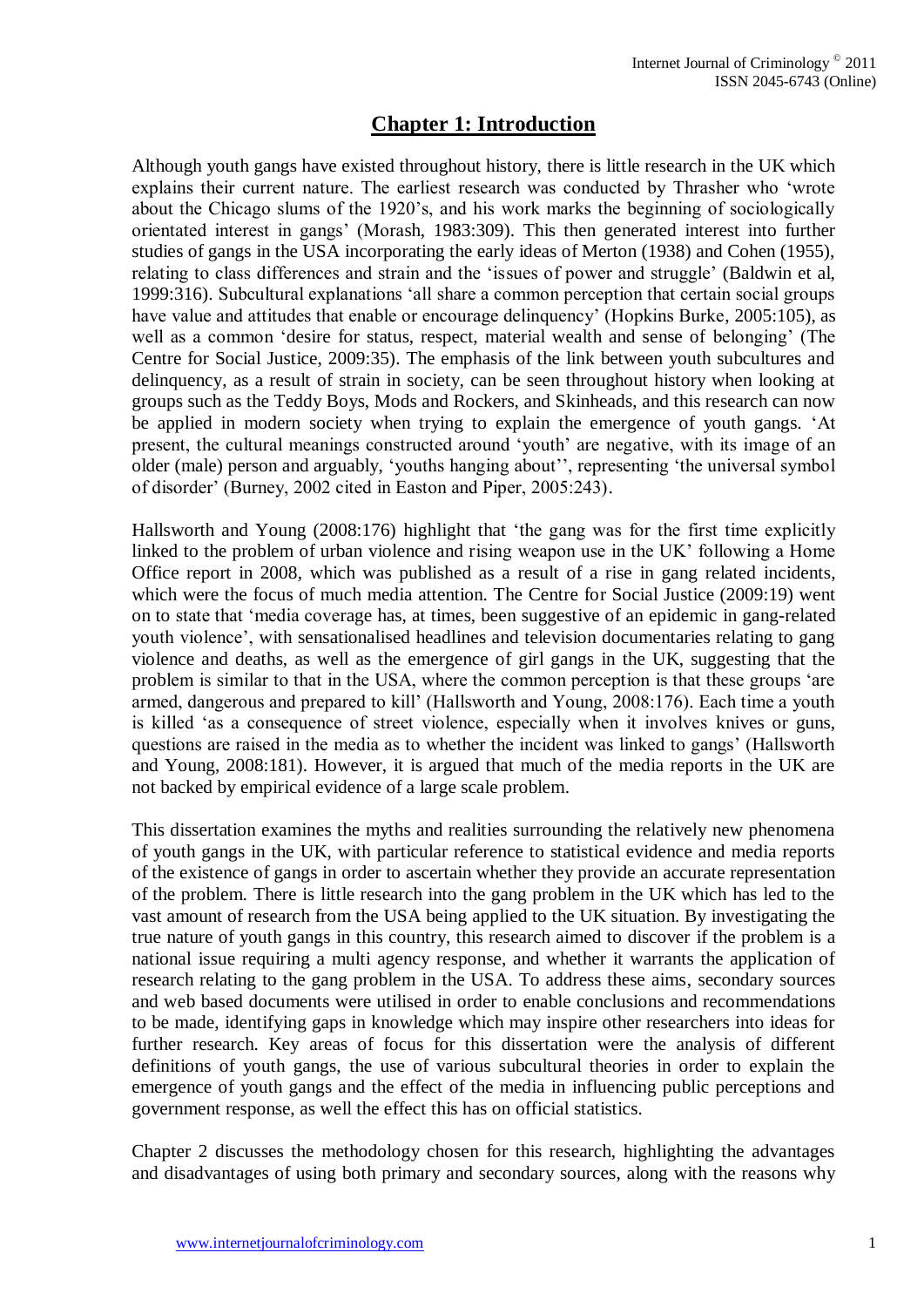secondary research was the preferred method due to the problems which would have arisen if primary research had been conducted.

Chapter 3 examines the problems which arise from the many different variations of gang definitions. Firstly the use of US definitions will be addressed to see if they can ever be applicable to the UK. This will then lead on to a look at definitions which try to differentiate between groups of young people hanging around and criminal gangs. The focus then shifts on to what constitutes a youth gang, before finally evaluating the problems with applying the terms and how this can affect policy and research.

Chapter 4 then goes on to explain the emergence of youth gangs in the UK using past and contemporary subcultural explanations. The chapter opens by discussing the relevance of the early theories of Albert Cohen (1955) and Robert Merton (1938), which shapes many of the later arguments discussed in the chapter. An exploration of the key issues of illegitimate opportunities, masculine identity, education and work, and style as a form of resistance will also be addressed in order to discover what the gang subculture may have to offer young people in contemporary society. A look at whether these theories relate to the 'modern gang' will then be examined in order to identify the realities of youth gang culture today.

Chapter 5 focuses on media representations of youth gangs in this country to determine whether the media is exaggerating gang crime, with reference to moral panic theory. This then leads on to an evaluation of the effects moral panics have on the individuals and groups involved, the influence it has on police and public reactions, and finally how the media directly influences government responses.

Finally, the conclusions and recommendations chapter summarises the main findings and conclusions of the dissertation, identifying whether the aims of the research have been met. This then allows for a selection of recommendations to be made with regards to further areas of research and implications for future government responses.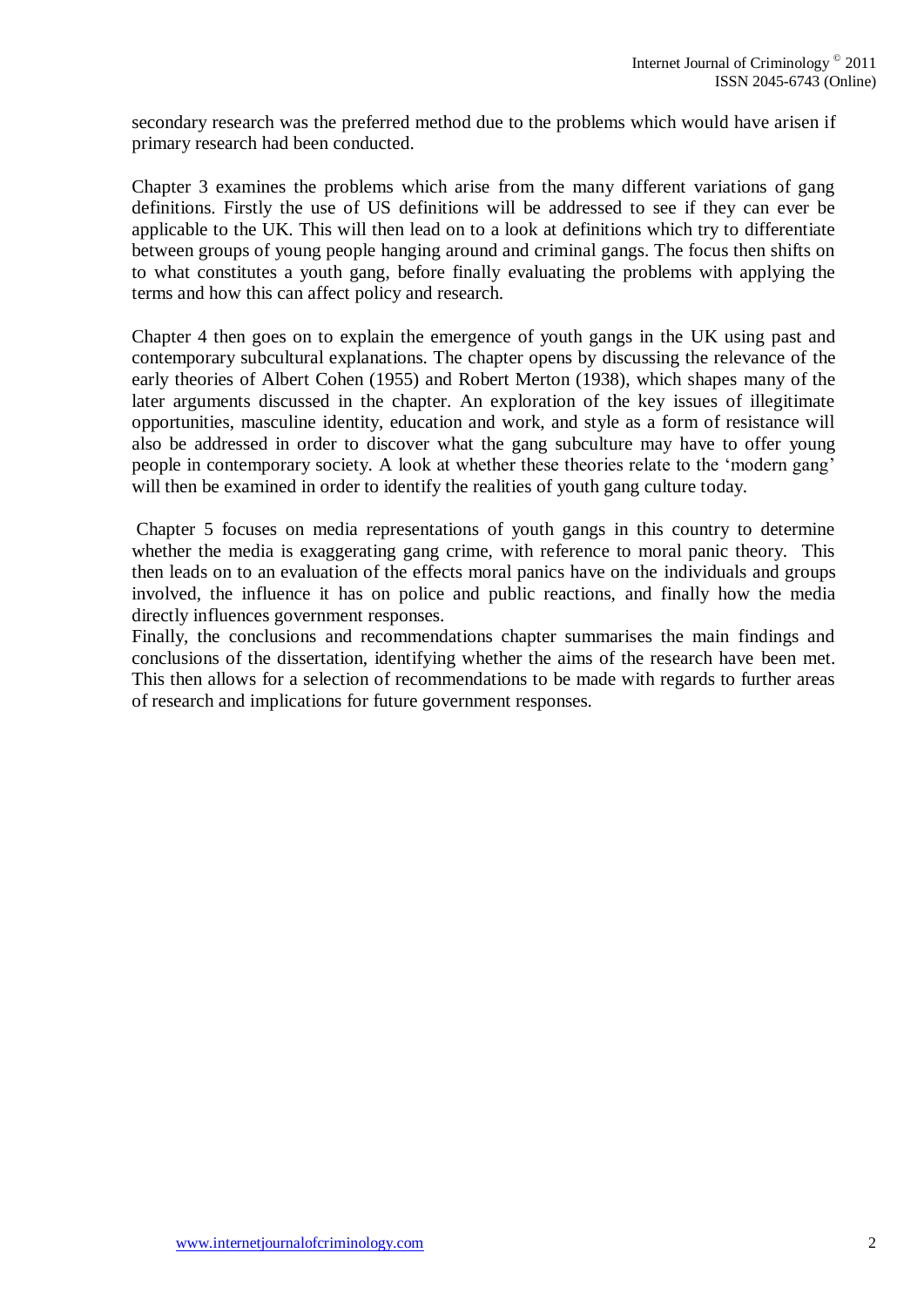# **Chapter 2: Methodology**

In order to address the aims of this dissertation secondary sources have been utilised within a library and internet based approach. These sources include: official statistics, academic texts, journal articles, internet and various media sources. It was not necessary to collect primary data in order to meet the aims and objectives of the dissertation; instead the use of secondary sources has provided sufficient information to enable current issues surrounding youth gangs to be addressed. It would have been ideal to conduct primary research due to the lack of published material based on youth gangs in the UK; however this would have been too ambitious for an undergraduate dissertation. Ethical issues and the process of collecting data would have proved to be time consuming, causing the project to be rushed in order to meet the deadline and thus leading to results which may have lacked quality. Despite this, conclusions can still be drawn from this research which will provide ideas for further investigation by those with more time and experience.

As the research focuses on youths, there are problems with access without first acquiring ethical approval and this may have taken a considerable amount of time. The British Society of Criminology's Code of Ethics (2006) advises that researchers 'consider carefully the possibility that the research experience may be a disturbing one, particularly for those who are vulnerable by virtue of factors such as age'. Due to the nature of some youth gangs in the UK who may have witnessed, participated or been affected by violent attacks, this could have proved to be a sensitive area for them thus requiring the researcher to assess implications of harm to participants. Furthermore, Shipman (1997:33) states that to 'understand the young requires methods that involve the researcher with groups who often resent intrusion' and this would have resulted in some reluctance to participate, therefore leading to results after data collection being unrepresentative.

Alongside this are issues with health and safety when researching subjects who may have a history of violent behaviour and the Ethical Guidelines published by the Social Research Association (2003) state that 'social researchers have a moral obligation to attempt to minimise the risk of physical and/or mental harm to themselves', along with the dissertation supervisor and university who also share this responsibility. The decision to not conduct primary data collection was based on these ethical and safety issues, therefore the alternative option was to use secondary resources which have already been collected by other researchers, in order to complete the dissertation.

Conducting secondary research instead of carrying out primary data collection is advantageous as it is cheaper, researcher bias is reduced, and it is less time consuming due to library and web based documents being readily available, allowing more time for interpreting information. Noaks and Wincup (2004) state that using documents for research can help to recognise changes and similarities over time, with books in particular providing historical background as well as current issues and debates. Furthermore, recent journal articles are essential in providing more up-to-date information than books. 'Academic journals and commercial publishers generally have their material refereed by experts in the field' (Denscombe, 2003:213) and this improves trust in quality and credibility. For this dissertation media reports will also be assessed in order to see if they are a true representation of youth crime in the UK, as it is argued that 'the majority of the public still derive their image of crime from mass media accounts' (Noaks and Wincup, 2004:113), thus shaping public views and attitudes towards the youth of today.

Alongside the advantages of relying solely on secondary research, lie the disadvantages, which highlight areas of caution when selecting documents to examine and this has been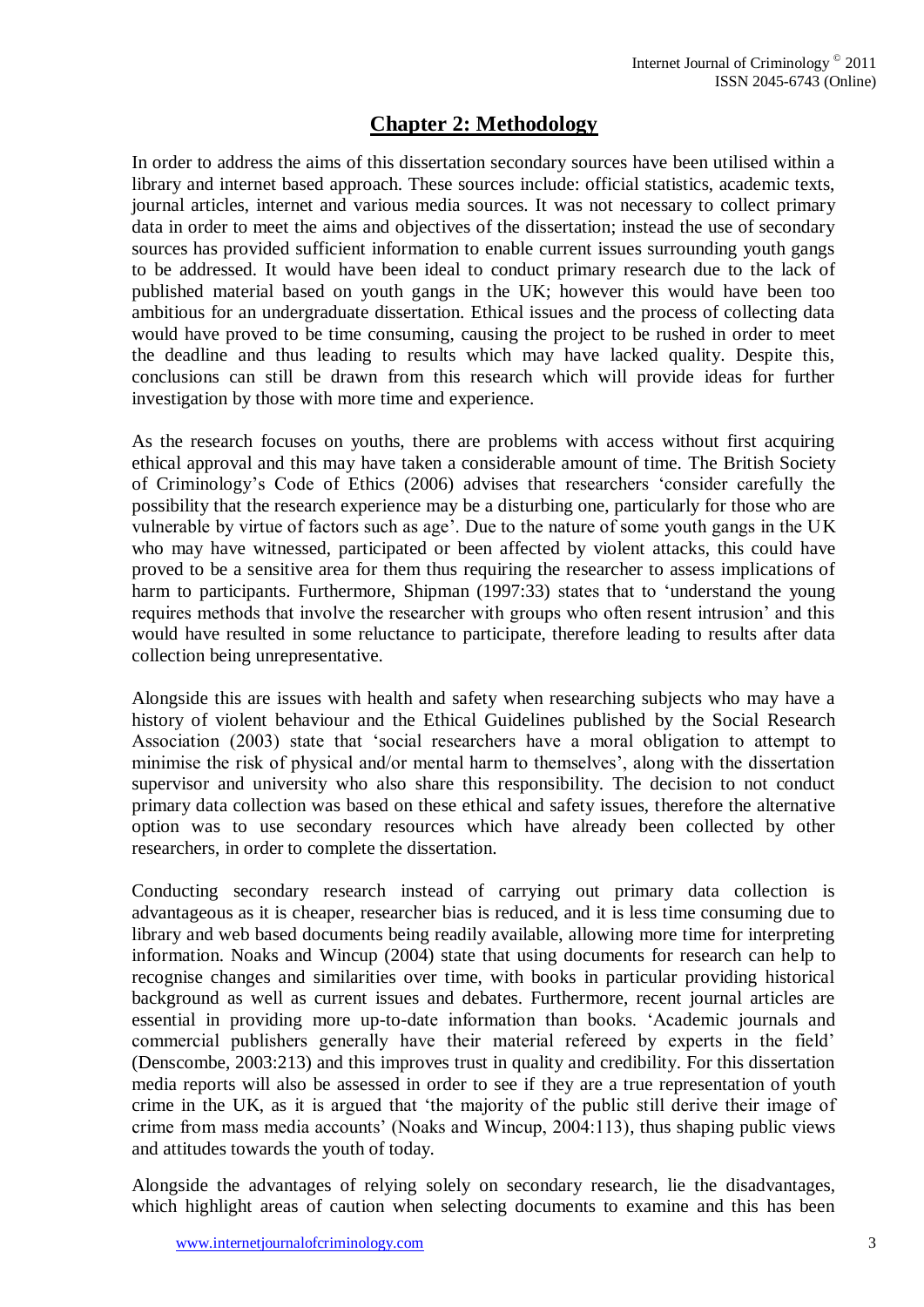taken into consideration throughout the research process. When assessing 'the quality of documents, Scott (1990) suggests that four criteria be considered': authenticity, credibility, representativeness and meaning (cited in Newburn, 2007:35). When looking at the mass media there can be authenticity problems if the author is unknown, as there is no way to ascertain whether it was 'written by someone in a position to provide an accurate version' (Bryman, 2008:525) of the issue. This is especially the case for tabloid papers such as The Sun and the Daily Mail, and so when searching for relevant newspaper reports relating to youth gangs it was realised that not all articles are reliable sources.

There are also problems with internet sources as many websites contain 'out-of-date poor quality material' (Denscombe, 2003:58), as well as further issues of authenticity and credibility, as the creator of a website may be unknown. They also may be created with a particular audience or sales point in mind, for example government websites publish documents which are possibly biased. Although bias may be apparent in many documents due to the authors/publishers stance on the topic, it may also be possible for the reader to misinterpret a document in order to find answers to the questions they are searching for, therefore care has to be taken when analysing the meaning of a source. Finally, when looking at government and official statistics relating to youth crime and youth gangs, the credibility has to be questioned due to the 'dark figure' created by crimes which have gone unreported and unrecorded. It has been 'estimated that recorded crime may be as little as one-fifth of 'actual' crime' (Denscombe. 2003:218), and so 'official statistics cannot always be taken as 'objective facts'' (Denscombe, 2003:217).

Despite the problems which can arise when conducting secondary research, due to the nature of the topic of this dissertation and the time given to conduct research, this method was the most appropriate. When selecting and using documents throughout the research process, their quality was assessed according to Scott's criteria in order to overcome any problems.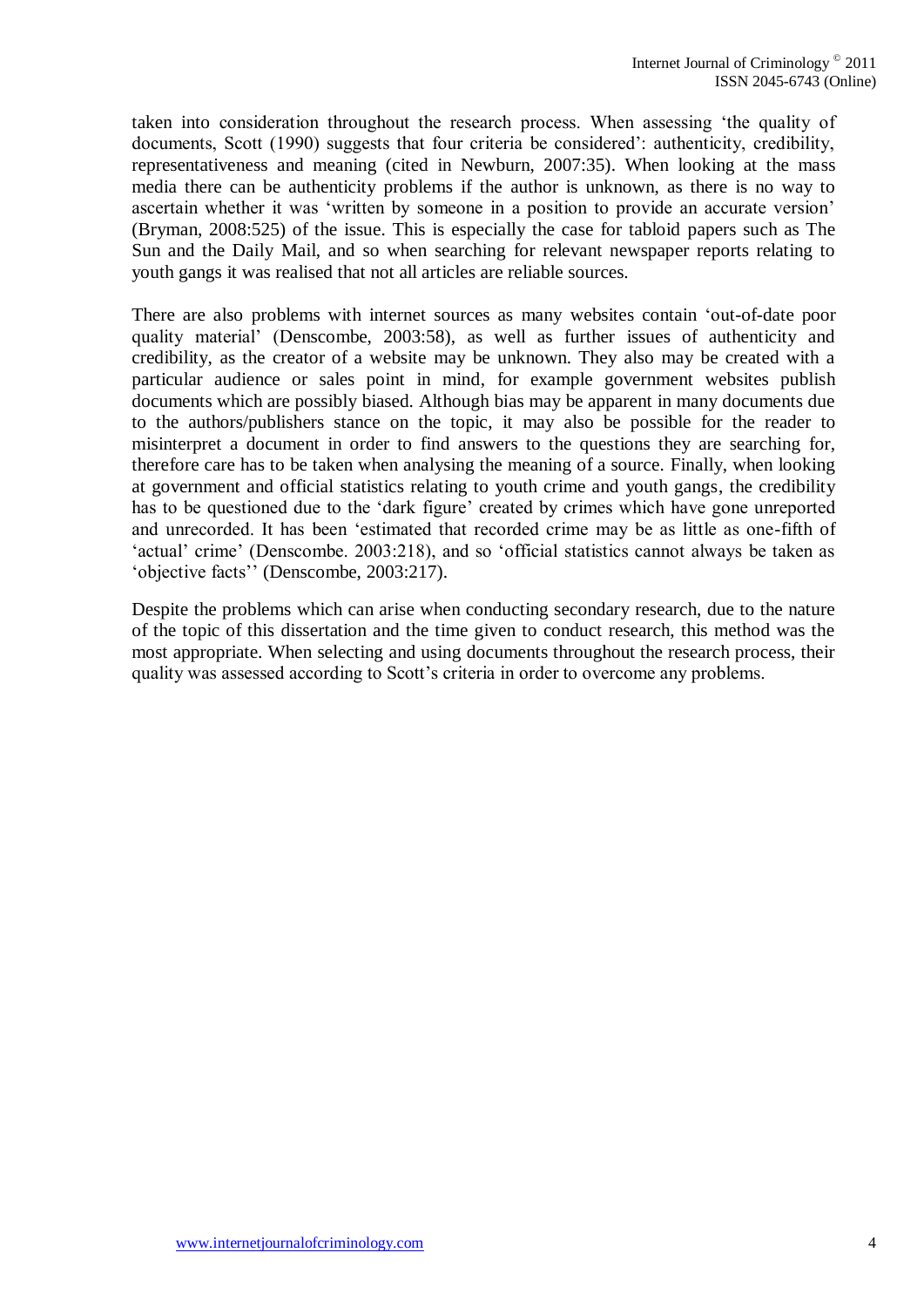# **Chapter 3: Defining Youth Gangs**

There is not one single definition of the term 'gang' even though it 'is used universally by researchers, police, social workers, media and the general public' (Schneider and Tilley, 2004: xviii). 'The systematic study of youth gangs... began in the United States in the early part of the  $20<sup>th</sup>$  century' (Pitts, 2007:8), however researchers have failed 'to achieve agreement on a uniform definition' (Klein et al, 2006:418), and this is reflected by the inconsistent application of various definitions by criminal justice agencies across each state in the USA. A definition by Walter B Miller (1982) has been found to be the most influential in the USA and identifies a gang as:

'a group of recurrently associating individuals with identifiable leadership and internal organisation, identifying with or claiming control over territory in the community, and engaging either individually or collectively in violent or other forms of illegal behaviour' (cited in Pitts, 2007:10).

Due to little research in the UK 'the understandings people bring to bear when the gang menace is evoked has, by default, been saturated with references acquired from the American context where it has been extensively studied' (Hallsworth and Young, 2004:12). This has resulted in American gang stereotypes and definitions being applied to the UK. However, Marshall et al (2005:6) argue that there is 'little evidence to suggest that there are... US-style gangs in the UK' and Hallsworth and Young (2004: 13) also argue that there is 'little evidence to suggest that such collectives are characterised by the forms of ritual traditionally associated with the American gang'. Therefore, the UK and USA should not be compared due to variations in time and place, and for this reason it is argued that there is a need for the use of different definitions to be applied (Hallsworth and Young, 2008).

## The problem with using the term 'gang'

Alongside problems with defining gangs, the 'use of the word 'gang' may lead to events which may not be gang-related' being defined as such (Marshall et al, 2005:7). The Greater Vancouver Gang study identified groups who were labelled by the police as a 'gang' even though they did not consider themselves this way (Gordon, 2000). Furthermore, Bullock and Tilley (2002:23) argue that 'almost all who belong to informal groups might be deemed to be 'gang' members' even if they are not criminal, despite historical studies such as Willmott's (1966) survey in East London, showing that 'it is usual for youths of eighteen to go around in small groups' (Farrington and West, 1977:60).

The media and police are likely to give delinquent groups a gang name (Gordon, 2000) and this along with the use of the 'the word 'gang' conjures up stereotypical images' (Marshall et al, 2005:7), therefore both researchers and agencies need to be careful not to label groups hanging around, as potential criminals (Hallsworth and Young, 2004). Peer groups with low level delinquency are quite common, with shared characteristics such as 'a gang name and recognised symbols, identifiable leadership, a geographic territory, a regular meeting pattern and collective actions to carry out illegal activities' (Howell, 1997 cited in Bullock and Tilley, 2002:23), factors which would all fit into Walter B Millers influential definition. To avoid this problem, some researchers such as Klein et al (2006) prefer to not use the term gang to describe these peer groups but instead describe them as 'troublesome youth groups'. The Home Office also steer away from using the term 'gang' and instead use the term 'delinquent youth group' in their reports in order to avoid 'the stigmatising potential of the gang label' (Sharp et al, 2006:1). This term is taken from the Eurogang Network, which describes a 'delinquent youth group' as youths: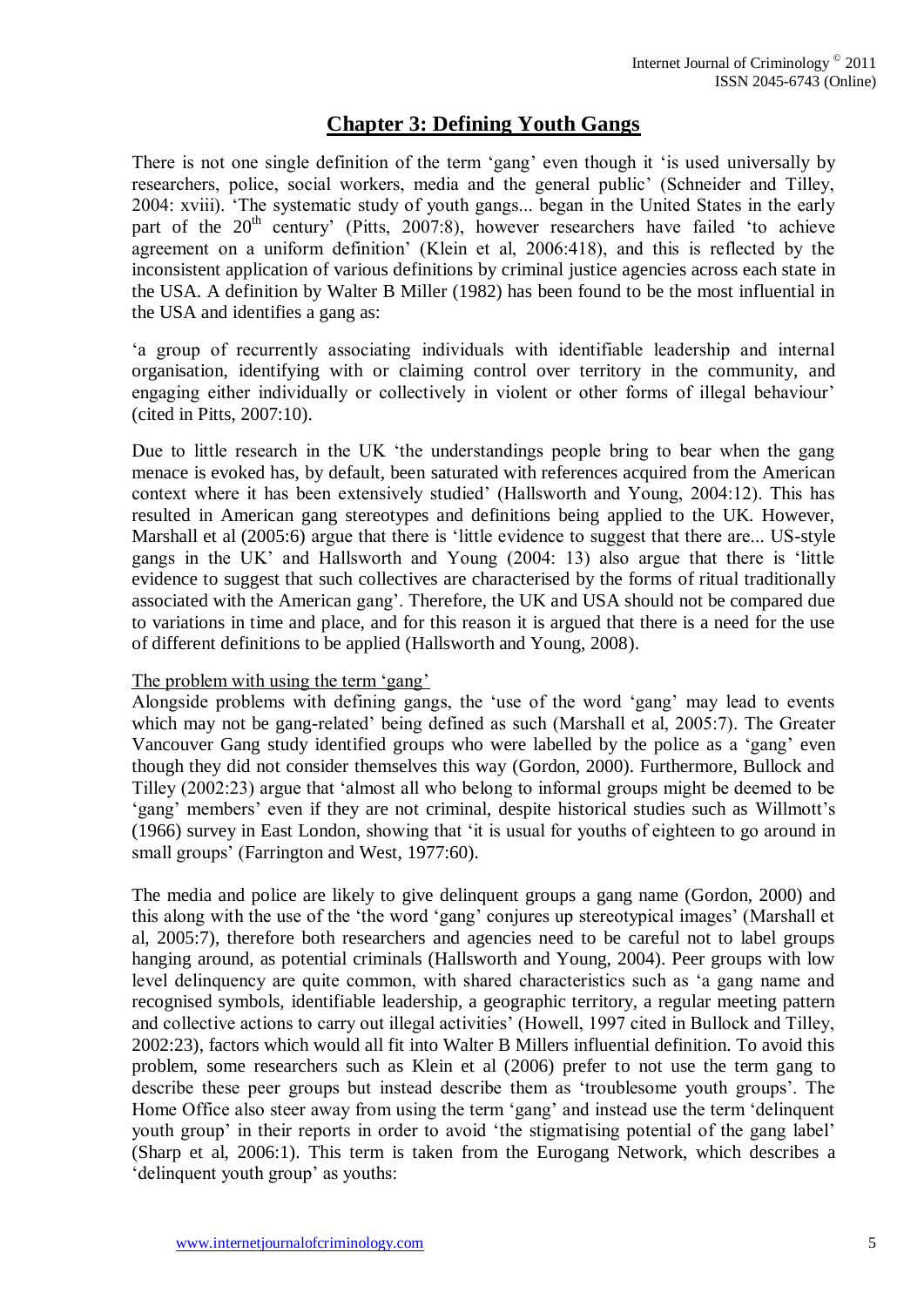'Who spend time in groups of three or more ... [which] ... has existed for three months or more ... [and has] engaged in delinquency or criminal behaviour together in [the] last 12 months. [Also] the group has at least one structural feature (a name, an area or a leader)' (Pitts, 2007:10).

## What constitutes a youth gang?

As well as problems with defining and applying the term 'gang' there are also issues with 'defining what constitutes a gang' (Hallsworth and Young, 2008:178), as the application of the term may not apply to all groups. Hallsworth and Young (ibid) state that 'there is little consensus on what groups are gangs and this remains the subject of ongoing debate'. They describe '3 levels of delinquent collective' (Marshall et al, 2005:6):

1) Peer groups - are the most common, involved in petty but unorganised crime.

2) Gangs - who are more likely 'to use deadly violence' and defend their territory than other street groups (Sanders, 1994 cited in Bennett and Holloway, 2004:306).

3) Organised Criminal Groups - who operate blackmarkets, where individuals view 'crime [as] their 'occupation'' (Marshall et al, 2005:6) and where youths may operate as part of the adult organised groups (Stelfox, 1998).

The Eurogang definition further helps to separate street gangs from other types of gangs which are more organized or have mainly adult members and also from those youth groups who do not commit crime (Klein et al, 2006). The Eurogang Network, which consists of European and American researchers, has been able to agree on a consensus definition for street gangs. They state that 'a street gang... is any durable, street-orientated youth group whose own identity includes involvement in illegal activity' (Klein et al, 2006:418). This wide definition has been influential in UK research as it eliminates other characteristics which would restrict the definition, by instead describing these other characteristics, for example gender, symbols and gang names, as 'descriptor variables', (Klein et al, 2006:419).

## Research and policy implications

Definitions are used to identify gangs and due to there being no fixed definition there are implications 'on the measurability of the gang' (Hallsworth and Young, 2008:178). Bullock and Tilley (2002) argue that there is no way of knowing the full scale of the problem without a universal definition. 'Social science research is predicated on the practice of employing definitions that allow for replication and independent assessment of any set of research findings' (Esbensen et al, 2001:105). However, multiple definitions allow 'one agency to maintain an account of a problem even when data held by another agency may refute it' (Schneider and Tilley, 2004: xix).

Peter Stelfox (1998) found it difficult to find a 'generally agreed definition of a gang which was applicable to the UK situation' (Pitts, 2007:13). He decided on a broad definition to suit the aims of his research, stating that a gang is 'any group which uses violence or the threat or fear of violence to further a criminal purpose, but excluding football hooligans or terrorists' (Stelfox, 1998:398). Using this definition Stelfox (1998) found a national total of 72 gangs in the UK. In contrast, those using alternative definitions, for example the Metropolitan Police (2006, cited in Pitts, 2007:14), 'identified 169 youth gangs in London alone', and Hallsworth and Young's (2008:179) findings state that 'gang membership in the UK is no more than 3-7 percent of the youthful population'. This highlights the difficulties that will arise when trying to identify youth gangs using different definitions. Furthermore, initiatives such as the Tackling Gangs Action Programme (Home Office, 2008) use Hallsworth and Young's (2004) definition of peer groups, street gangs and organised crime groups, as a guidance for each local partnership to come to their own agreed definition, which shows definitions are still varied nationally.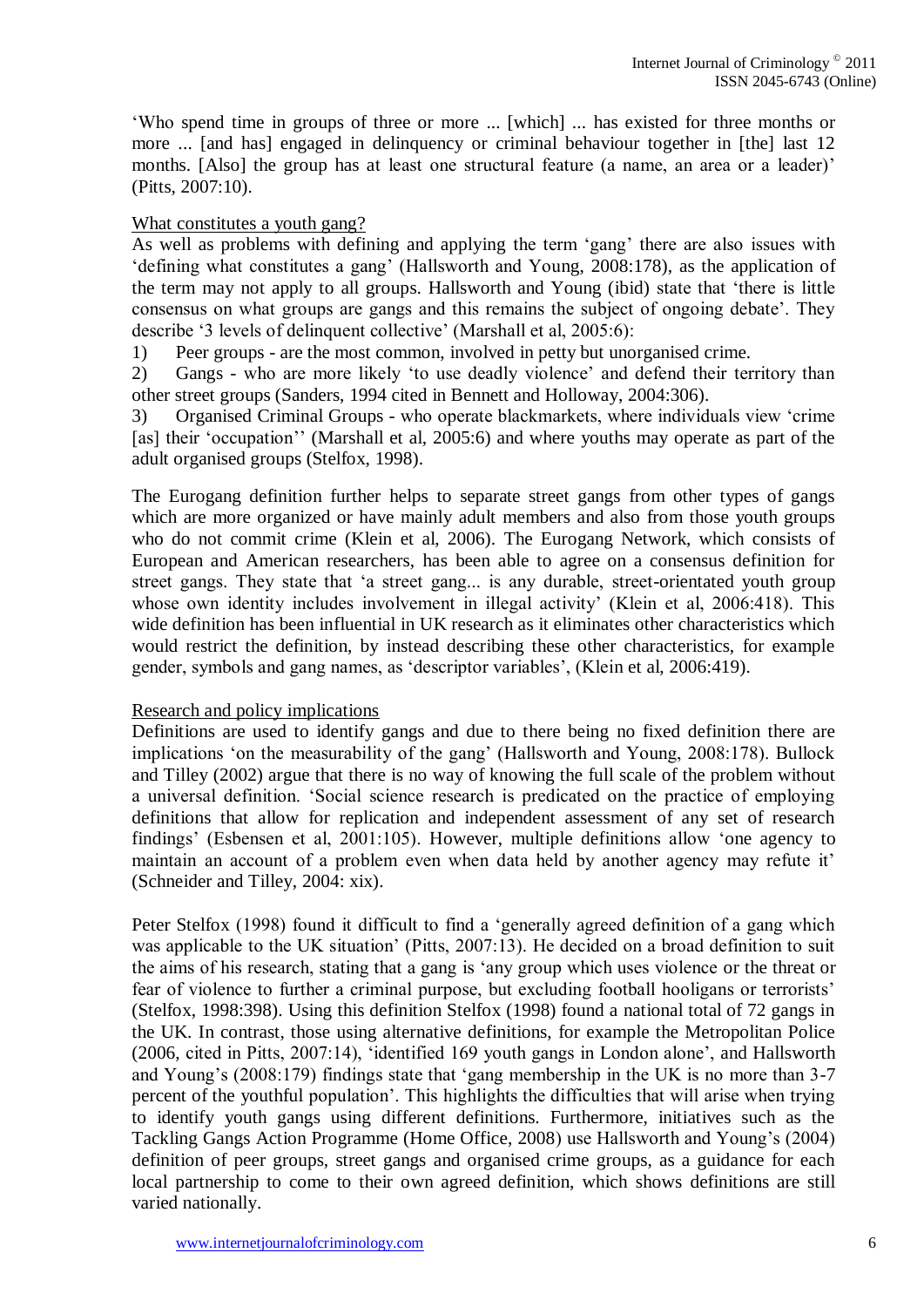There is also an emphasis of involvement in crime in most gang definitions, therefore research relies heavily on police data to identify patterns of crime, or 'intelligence files are used to identify who belongs to specific gangs so that qualitative interviews can be conducted', and this has implications for research findings (Schneider and Tilley, 2004:xix). 'It has been argued that a certain amount of self-definition is perhaps the best method of overcoming the problem of accurately defining gang membership' (Bennett and Holloway, 2004:310), however, self report studies lead to problems for those individuals who may not believe they are in a gang or may not believe in the gang term but feel they are labelled that way (Marshall et al, 2005). Of the '334 youths who admitted going around in a group' in the Cambridge Study, only 20 admitted that they belonged to a gang as 'there was difficulty in deciding what to count as a gang, and some reluctance on the part of the youths to label their associations as gangs' (Farrington and West, 1977:61).

#### Identifying the true extent of the problem

Due to the substantial amount of problems which occur through the use of different definitions, it seems to be appropriate for the UK to have its own definition of youth gangs and not an application of a US definition in order for research to be valid and reliable. This will prevent the risk of stigmatising and stereotyping non-delinquent groups who are often described as gangs. 'Resource allocation and public concern... are largely shaped by reports of the magnitude of the problem' (Esbensen et al, 2001:106), therefore one definition 'may avoid the danger of overstating the existence of gangs' (Schneider and Tilley, 2004: xix), thus reducing media interest and creating more reliable statistics. It is also argued that current definitions are 'not useful for purposes of policy and program development' (Spergel, 1995:19), and so by reducing the liberal use of the term 'gang' and creating a single definition which can be used by all agencies across the UK, this may change the focus of policy in order to tackle the problems of violence and crime instead.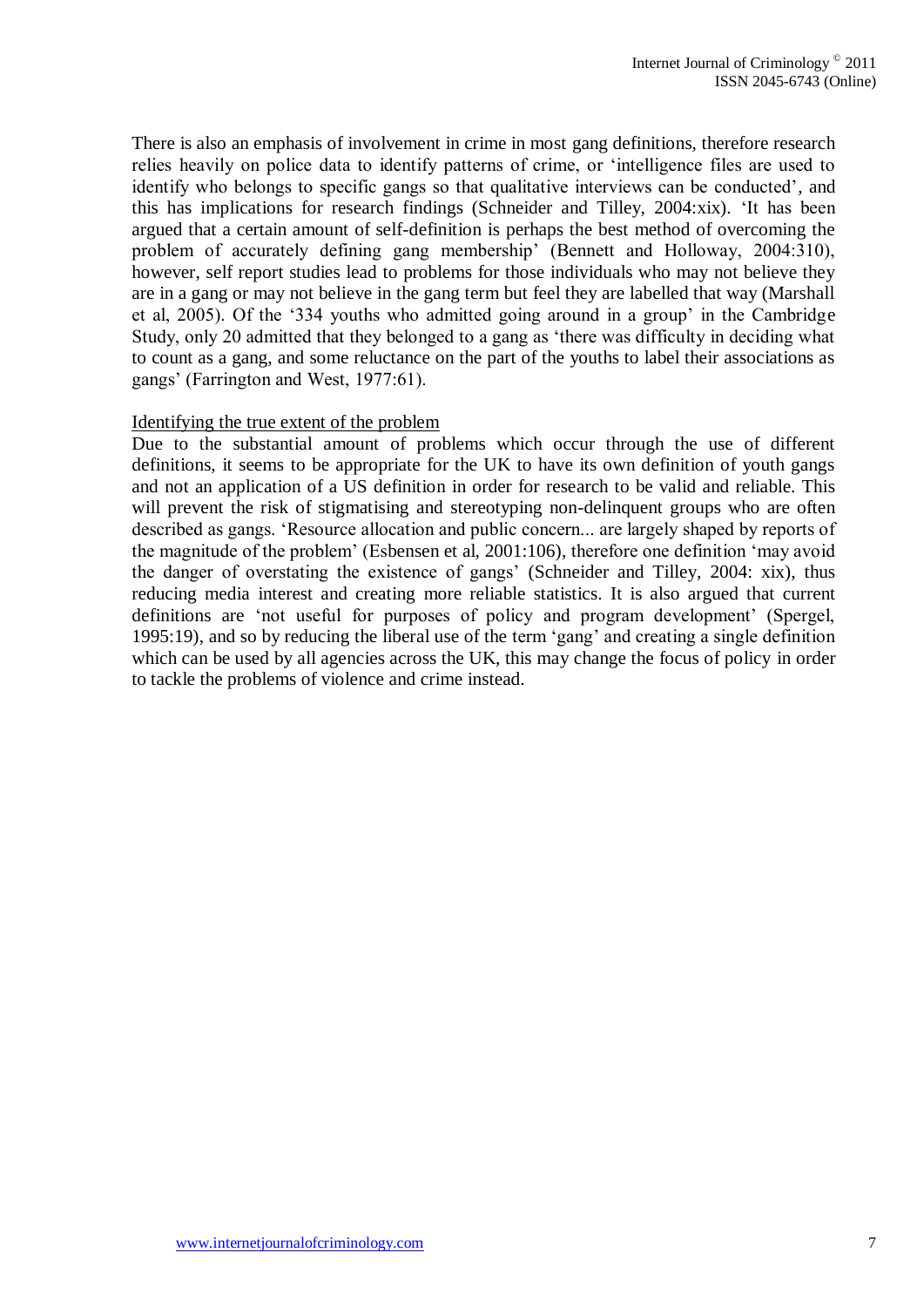# **Chapter 4: Explaining the emergence of Youth Gangs in the UK**

## The origins of 'gang' research

As with early definitions of youth gangs, early subcultural research is also based on studies of American gangs, more specifically the traditional ideas of Merton (1938, cited in, Hopkins Burke 2008:135), who developed the theory of anomie based on money and the economy, where 'people would generally like to be materially successful' but 'the means to achieve that goal is limited by the position of individuals in the social structure', leading to strain. Albert Cohen (1955) went on to develop these ideas further but instead referred to a class struggle using the term 'status frustration' rather than anomie. Cohen (1955:73) argued that 'the delinquent subculture is mostly to be found in the working class', as a solution to problems of status and class differences. These subcultures which he described as 'gangs' shared their own set of values which opposed mainstream society, and each individual would try to achieve status and acceptance within the group instead of being judged by 'the norms and values of the middle class' (Hopkins Burke, 2005:106). These theories of anomie and status frustration, which reflected the effects of structural and class differences in society, 'subsequently provided a platform for the development of subcultural theories of delinquent and criminal behaviour' (Muncie, 2009:109).

At the time Cohen was writing, gangs did not exist in the UK, however it could now be useful when explaining the emergence of gangs and other subcultures in contemporary society in terms of status frustration, as there are clear class divisions. Subcultural explanations which have been influenced by research in the US can be used to explain the emergence of youth gangs in the UK and why these groups are deviant. However, many researchers argue that these theories do not apply to the UK situation as there is no evidence of a gang problem (Muncie, 2009).

#### What solutions do youth gangs and subcultures offer?

Thrasher (1927, cited in Muncie, 2009:32) stated that 'the gang provides an alternative refuge and source of belonging and support in otherwise socially disorganized' communities. The structure of society and class differences leads working class youths to develop their own cultural solution to their perceived problems. 'For Parsons, youth culture emphasized values of hedonism, leisure, consumption and irresponsibility, rather than productive work' (Muncie, 2009:190), with its main function allowing 'young people (to) break away from dependence on their families and develop a level of autonomy' (ibid). However, along with this lie many dysfunctions, such as delinquency and the creation of a different set of values which are against mainstream society. The importance of social class, as emphasised by Merton and Cohen, 'is that it determines through the mechanism of a sub-culture the social norms, attitudes, and responses of the individual' (Morris, 1957:165). These responses can be divided into four key areas which have been the main focus of subcultural research:

## 1. Illegitimate opportunities

Cloward and Ohlin argued that anomie and status frustration did 'not fully account for deviant or conforming behaviour' (Cloward and Ohlin, 1960:15). They agreed that gangs were usually from lower classes, but instead delinquency was due to having no legitimate opportunities which led them to 'actively seek out and join with others who face the same problems' in order to develop a solution, which would involve looking for illegitimate opportunities (Hopkins Burke, 2005:108). Furthermore, Sykes and Matza (1957) identified 'techniques of neutralisation', which lead youths to 'drift back and forth between legitimate and illegitimate behaviour' (Hopkins Burke, 2008:139) and it is a result of learning 'these techniques that the juvenile becomes delinquent' (Sykes and Matza, 1957:667).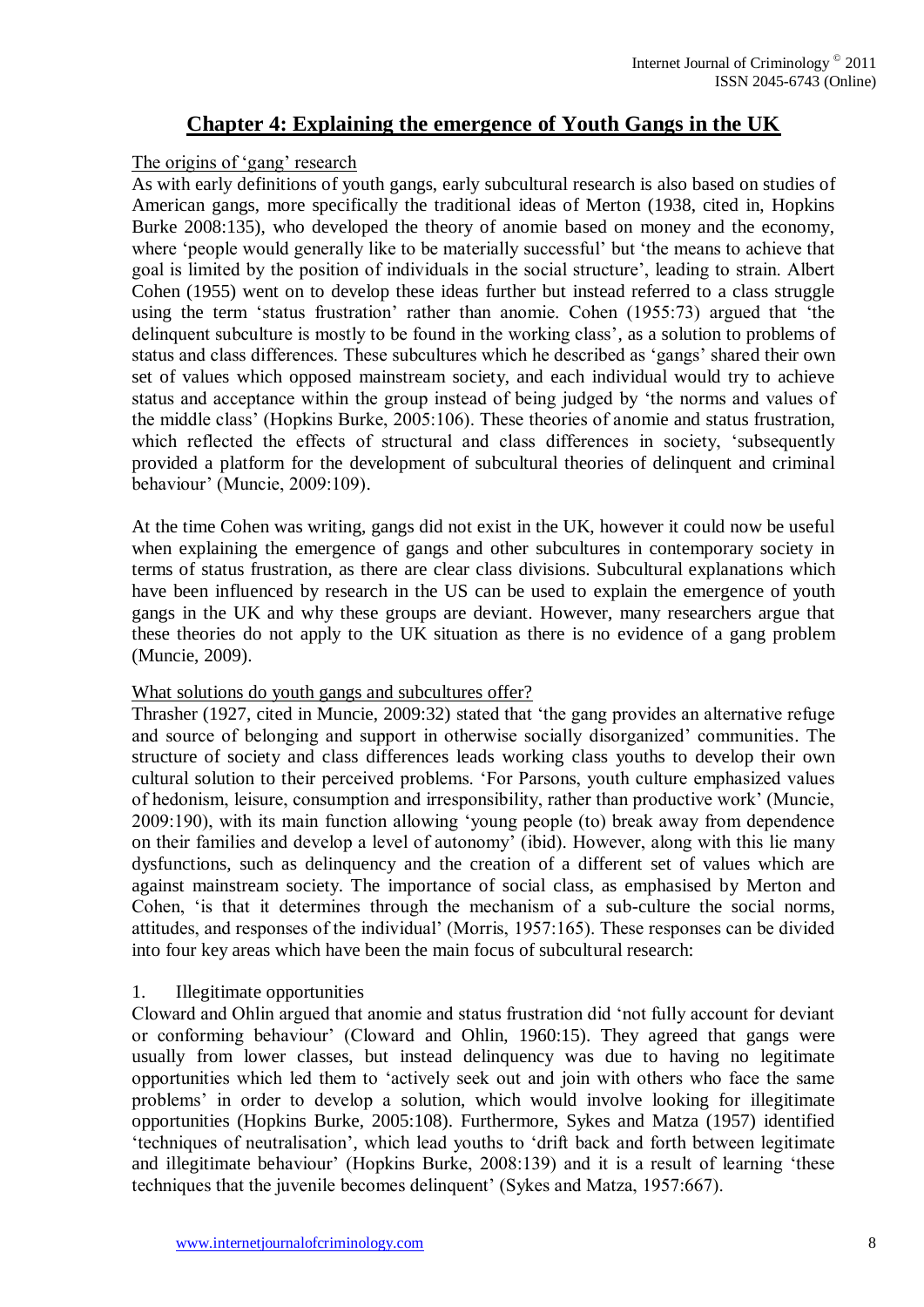Other early UK researchers such as Mays (1954) support Sykes and Matza's argument that delinquency is learnt. Mays (1954) argued that delinquency is a combination of different socialisation, illegitimate opportunities and attitudes. Although it is not 'a conscious rebellion against middle class values' it is 'a different socialisation, which at times is contrary to the legal rules' (Hopkins Burke, 2008:140). Residential areas share values and these are passed on to new residents and children, therefore working class youths learn to look for opportunities even if they are illegitimate. The working class tend to be 'socialised by 'family, peer group and street acquaintances' (ibid) in comparison to middle class children who are socialised by their family alone. As working class youths are likely to spend most of their spare time on the streets they have a 'less ordered and regulated upbringing' (ibid), whereas middle class behaviour 'is so organised that departure from established norms is far less likely to bring the non-conformist into collision with the criminal law' (Morris, 1957:167). Overall, due to socialisation, groups such as youth gangs develop solutions to the problems relating to class, economic activity and negative status (Burke and Sunley, 1998).

#### 2. Masculine identity

Parsons (1937, cited in Hopkins Burke, 2005:105) theory of a 'masculine identity crisis', which he viewed as 'particularly problematic for the male child who encounters strong cultural expectations that he adopt a masculine role', also formed the basis for much gang research in America. Miller (1958, cited in Morash, 1983) 'concluded that in the lower classes there is stress on gang membership as an affirmation of masculinity in areas where femaleheaded households predominate'. 'At the level of subculture what we find is masculinity at play where being seen to be 'hard' is celebrated and where being able to deploy violence as a competence commands respect' (Hallsworth and Young, 2004:13). The 'maintenance of a manly image was found to be most important in the subculture' (Hopkins Burke, 2005:117) and this is reflected in the use of violence and 'turf wars' by gang members defending their territory, where it is argued that due to masculinity it would not look good to walk away in confrontational situations (Curtis, 1975).

#### 3. Education and work

Radical deviant subcultural theories devised by researchers based at the Birmingham Centre for Contemporary Cultural Studies (BCCCS), developed the earlier subcultural theories relating to class and the economy. Brake (1980: vii) argued that 'subcultures arise as attempts to resolve collectively experienced problems arising from contradictions in the social structure' and as a response 'to the perceived economic problems of distinct groups' (Hopkins Burke, 2005:119) at particular points in time. Research in the US has shown that street gangs in contemporary society have lower educational levels and are more likely to form in areas where youths are from economically disadvantaged backgrounds (Gordon, 2000). This has also been found to be true in the UK where as a result of class differences working class youths feel that schools do not offer anything for them, believing that they 'are disadvantaged in a school system which is founded on middle-class values', this in turn 'leads to failure, loss of self esteem, and resentment' (Cohen, cited in Hobbs, 1997:806). In his study of working class kids, Paul Willis (1977) identified a counter-school culture which he referred to as the 'lads' and 'ear'oles'. The 'lads' were working class kids who were preparing for mundane work, who had accepted their lower status in society and thus rejected school. Additionally, studies by Downes (1966) and Wilmott (1966) revealed that due to boredom and lack of success at school, working class youths look for fun whilst 'hanging around' on the streets. Paul Corrigan (1979) also found that school boys would pass time by messing around and getting into trouble. These early ideas are supported by more contemporary research, where it is argued that 'to avoid boredom, young people circumvent it by reconstructing their street worlds in dramatic ways' (Hallsworth and Young, 2004:13), for example, youths may commit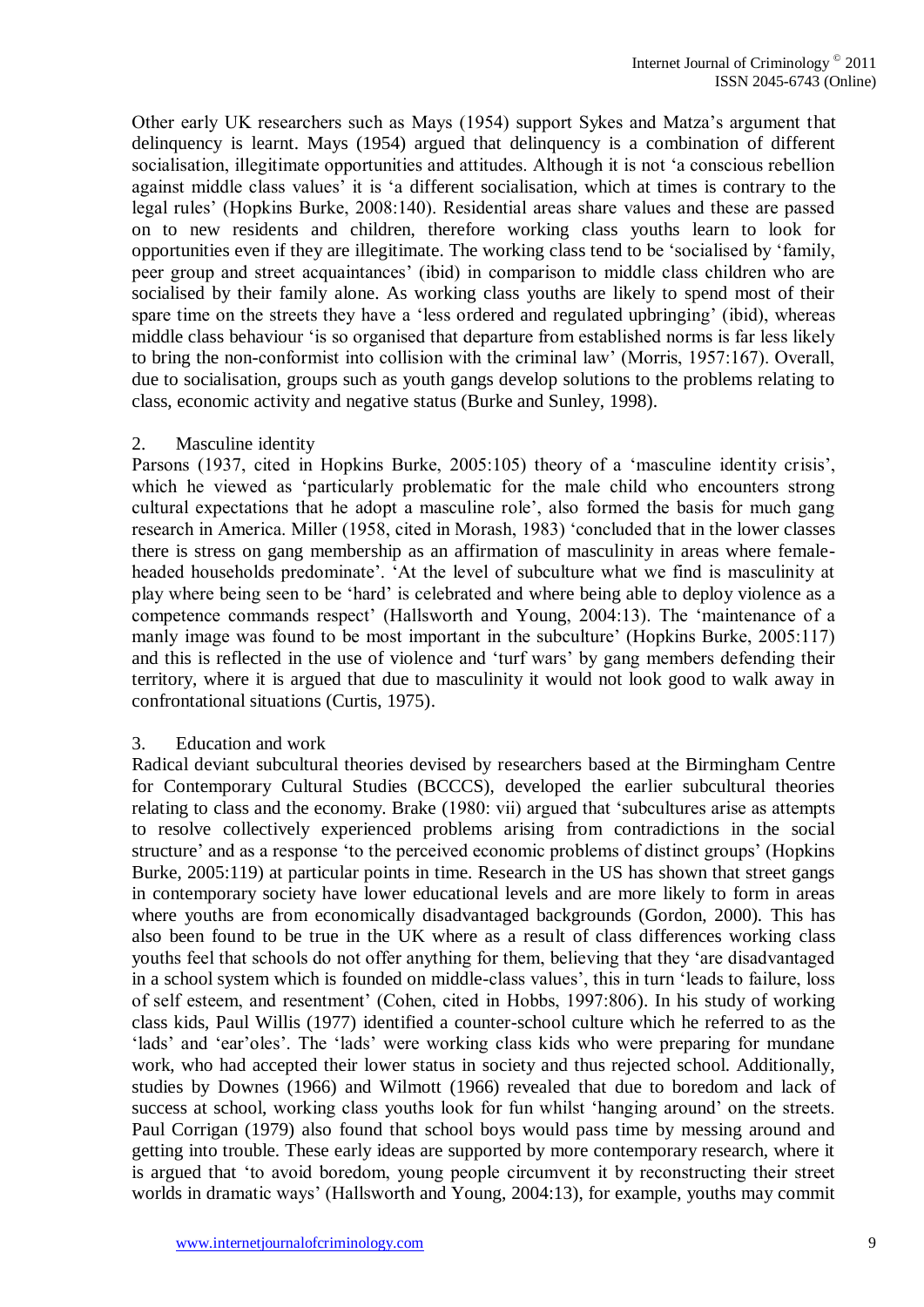petty crime for fun and excitement. Following underachievement at school and work Pitts (2008) argues that youths instead build their respect and achieve status on the street, which builds upon the early ideas of Cohen and Merton. This status and respect may be achieved through gang membership and its related behaviours including drug dealing, violent behaviour and defending territory.

## 4. Style as a form of resistance

Other research by the BCCCS identifies spectacular youth subcultures, which use styles such as dress, lifestyle and music in order to separate their identity from the mainstream. These groups arise during times of economic crisis as a 'form of resistance to subordination' (Burke and Sunley, 1998:41). 'Groups or classes which do not stand at the apex of power... find ways of expressing and realising in their culture the subordinate position' (Clarke et al, 1975:12), with a style which is meaningful to them. For example: Teddy Boys who 'were the first group whose style was self-created' (Cohen, 2002:154), Mods and Rockers who were influenced by a style of music, and more recently drug and gang cultures. However, it is argued that these groups have irrational targets and by continuing to work in dead end jobs or being unemployed highlights the fact that this 'is not a successful solution' (Burke and Sunley, 1998:41) to the perceived problems of the group. Furthermore, it is also argued, that 'different interpretations can be offered of the meaning of any subculture' and 'such readings or interpretations tend to neglect the meaning of the subculture for its participants' (Baldwin et al, 1999:317).

Overall these explanations as to why young people form subcultures and youth gangs do seem to provide a contribution when trying to explain the emergence of youth gangs in the UK in terms of strain, masculinity and resistance, with early U.S. and U.K theories utilising Cohen and Merton's ideas of status frustration and class differences by arguing that they lead working class youths to rebel against middle class values. However, much of the research which is based on these early theories has failed 'to explain why it is that some members of delinquent subcultures eventually become law abiding even when their social class position is fixed' (Hopkins Burke, 2008:137) and therefore has been criticised for being 'both class- and gender-biased' (Muncie, 2009:110), with feminist researchers arguing that explanations are too male centred as they are 'primarily interested in understanding the more dramatic or exciting offending of (predominantly lower-class) boys and young men' (Batchelor, 2009:401).

## The 'modern gang'

Research by The Centre for Social Justice (2009:80), states that the 'modern gang' unlike subcultures in the past, is not just a stage that will pass and that they are not simply based on style or musical preference. Instead, they incorporate some of the earlier explanations to argue that 'street gangs are the products of deprivation and marginalisation' (The Centre for Social Justice, 2009:147), with supporting research highlighting 'the areas with the highest prevalence of gangs... (as) ...the areas with some of the highest (youth) unemployment' (The Centre for Social Justice, 2009:83). This is further supported by research conclusions of Left Realists who claim the formation of the underclass as the reason to why deviant subcultures form. Wilson (1991) explains that as the working class and middle class in the 1970's moved away from inner-city neighbourhoods to suburbs, the unemployed were left behind. In the USA this was mainly black communities with no job opportunities or good schools and poor living conditions. Living in extreme poverty, they became socially excluded. They were to be described as the underclass and their 'behaviours were unique adaptations to the restricted opportunities of the disadvantaged' and not due to a different set of values (Clark, 1965 cited in Wilson, 1991). This explanation can be applied to the UK where it is argued that in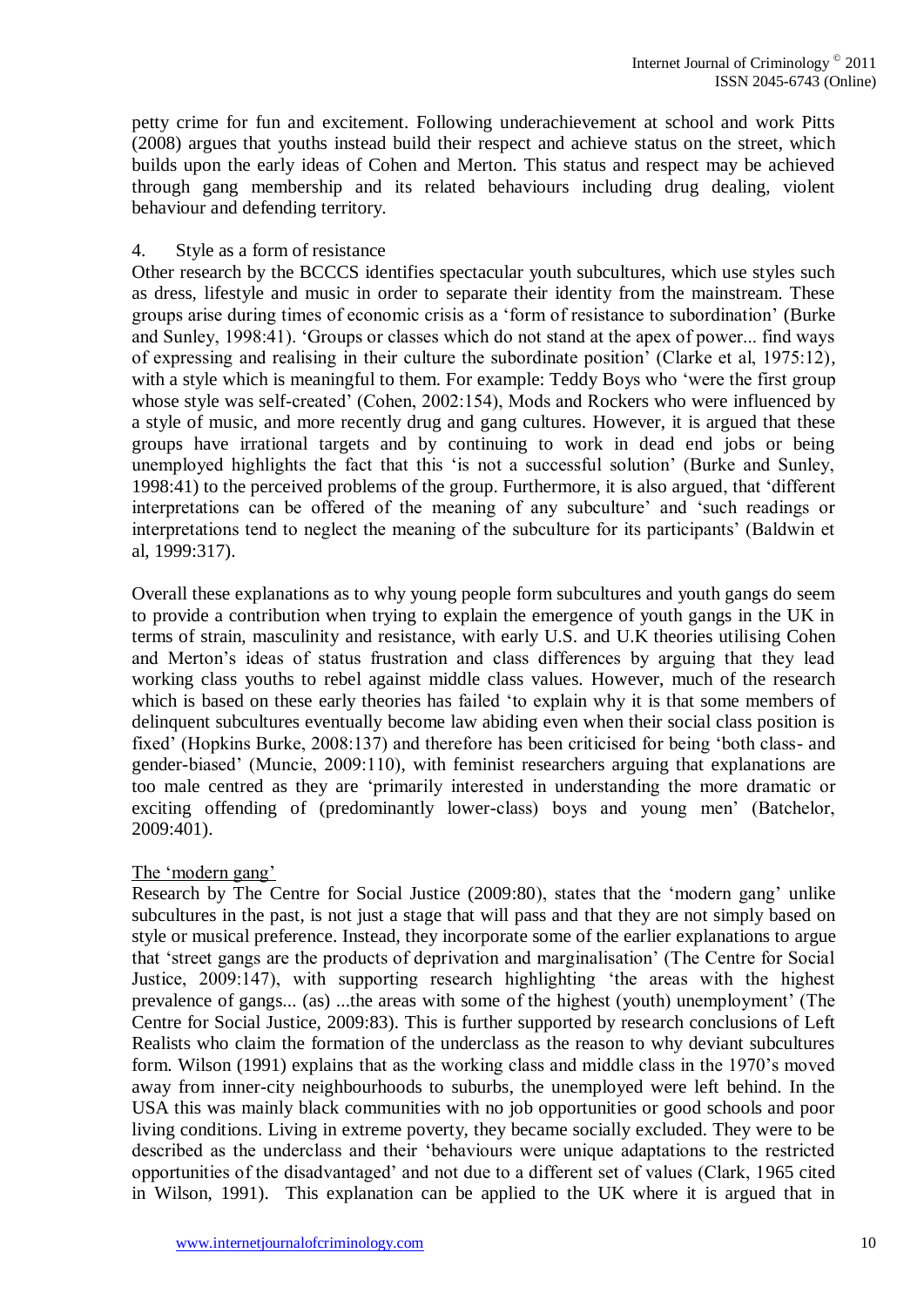contemporary society, due to a lack of available jobs, the working class has now fragmented and created the underclass, formed by those excluded from the labour market. The underclass 'highlights structural causes of poverty and dependence on public welfare provision' (Westergaard, 1995:149). When 'left to their own devices without controls and rewards of the labour market' (Hopkins Burke, 2008:156) the young members of the underclass develop a deviant 'subcultural solution' (ibid) whereby they create their own values and attitudes.

'Young people from dysfunctional families who live in deprived areas of high unemployment, crime and violence and who are marginalised from mainstream society can potentially find' opportunity, status and wealth through joining a gang (The Centre for Social Justice, 2009:35).

This 'search for respect, status and money' inevitably leads to crime and violence (The Centre for Social Justice, 2009:58) due to participation in the drugs market, defending territory and sharing their own value system. However, not all of the unemployed become criminal, 'people can be unemployed for many years, surviving on very limited income while remaining law-abiding citizens' (Hopkins Burke, 2005:228) but evidence does show 'correlation between gangs, gang violence and the development of the underclass' (Burke and Sunley, 1998:37).

## Youth gangs, subcultures or just kids hanging around?

In the past, British:

'youth subculture has come to denote a national social movement of teenagers and young people who share a common set of values, interests and tacit ideology but not necessarily dependant on face-to-face interaction with other members or with any rigid criteria of entry, membership or obligation' (Campbell et al, 1982:79).

Whereas, in contemporary society, gang culture is generally 'characterised by criminality, durability, territoriality, structure and.... conflict' (Pitts, 2008:16), with research suggesting that gang members tend to be 'associated with greater participation in criminal activity' (Sharp et al, 2006:5), with drug dealing being a significant part of gang activity. However, not all groups are delinquent or fit in with these general explanations of gangs.

Previous research, of which much subcultural theory is based 'discovered the existence of... 'street corner groups'' in the UK, rather than the gangs of the American inner city' (Hobbs, 1997:807), and Morash (1983) stated that gangs and street corner groups are often mistaken. Boys are often in each other's company on the streets in cafes or on parks (Willmott, 1966) and show no formal structure or leadership. In their report of the Cambridge study which involved 389 boys at the age of eighteen, Farrington and West (1977:61) found that only 20 youths admitted gang membership operating 'in a definite area or centred around a particular club or cafe'. They argued that 'it is usual for youths of eighteen to go around in small groups' (Farrington and West, 1977:60) and as a result of this they were likely to commit petty crimes, as 'going around on occasions in a group of four or more male friends was a habit significantly more prevalent among delinquent than among non-delinquent groups' (ibid). Patrick's (1973, cited in Muncie, 2009:33) research in Glasgow claimed to identify American style gangs but 'they (also) had little internal structure and failed to persist overtime' and this lack of durability may highlight that this is just part of the transition from childhood to adulthood (Burke and Sunley, 1998).

However, it is also argued that it is difficult to apply these past explanations to modern phenomena as: 'culture is dynamic not static, it is constantly incorporating new elements and discarding the old, and for this reason it can be difficult at any given time to pin down exactly what 'gang' or 'street' culture actually is' (Pitts, 2008:85). Furthermore, contemporary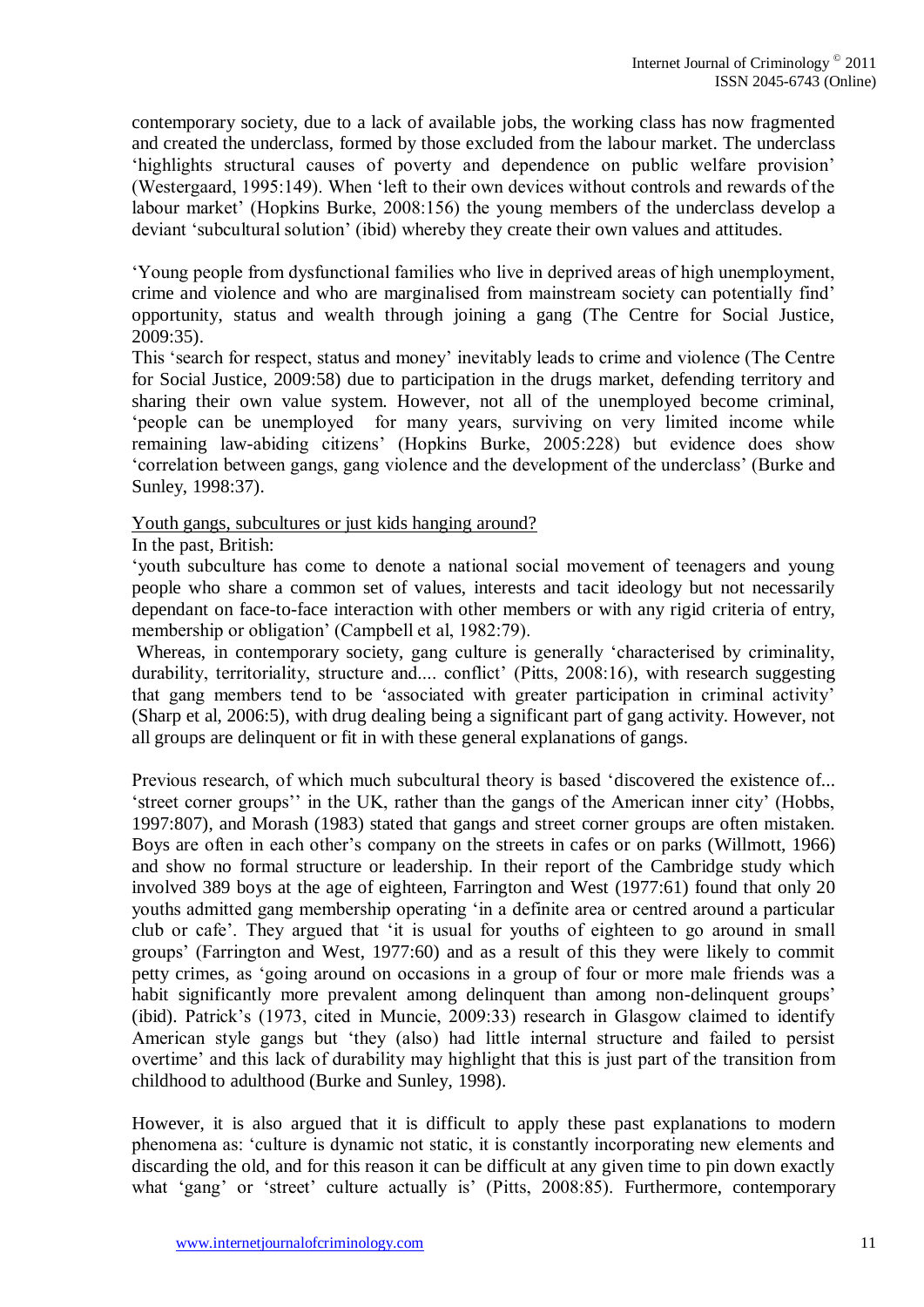research such as that of cultural criminologists, state that 'much of what we label criminal behaviour is at the same time subcultural behaviour' (Ferrell, 2003:500). Despite this, the Youth Justice Board (2007, cited in Pitts, 2008:16) state that 'the gang is, essentially, just another kind of peer group; that group offending is a common form of youth crime; (and) that many non-offending young people adopt a gangster 'style'', agreeing with earlier research.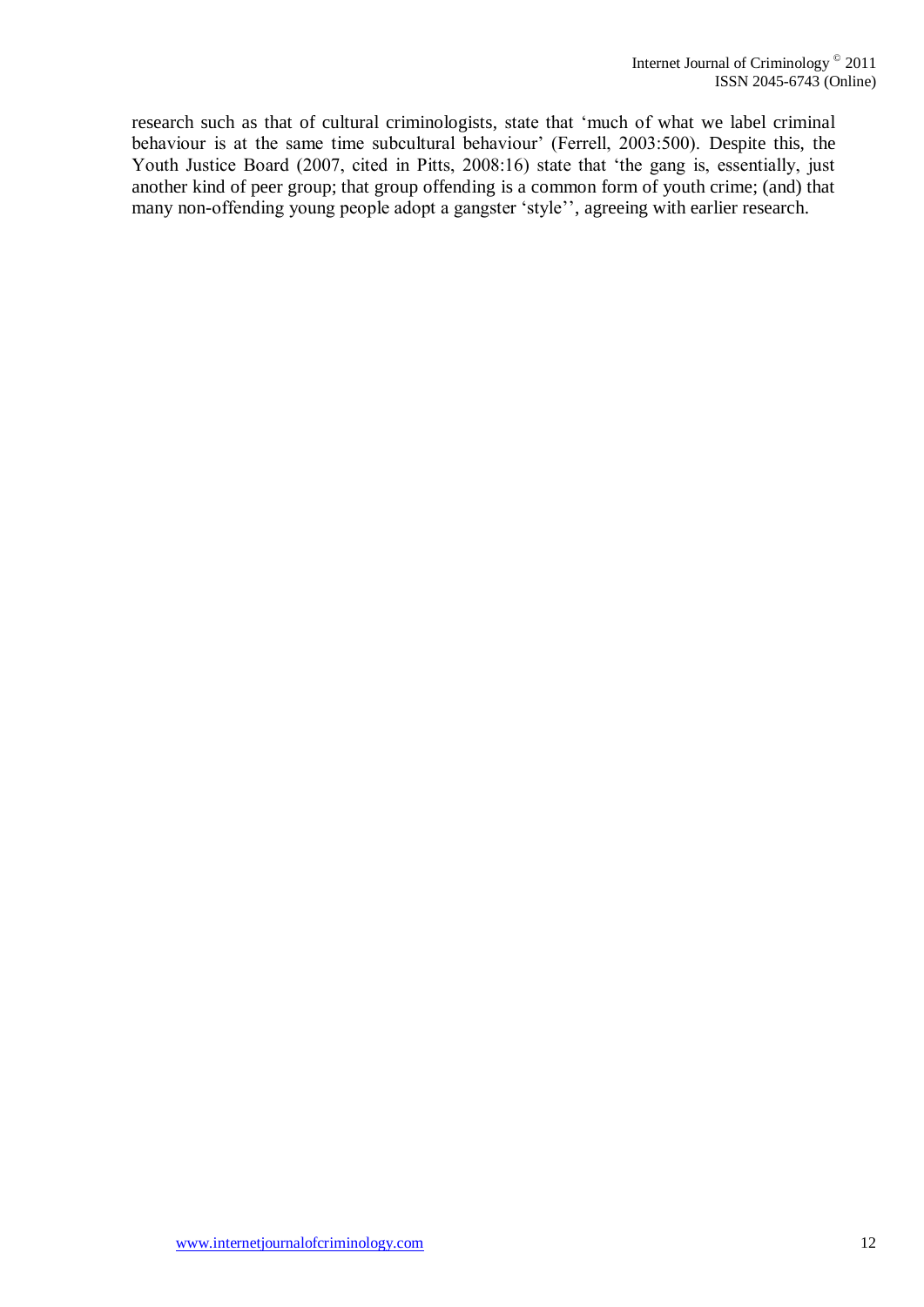# **Chapter 5: Media Representations of Youth Gangs**

Despite the lack of consensus on a single definition of a youth gang, along with the difficulties in trying to explain their emergence in contemporary society, the problem of youth gangs in the UK is a recurrent feature in the media. 'Crime narratives and representations are, and have always been, a prominent part of the content of all mass media' (Reiner, 2007:305), with sources such as newspapers and television documentaries playing 'a central role in creating public perceptions of crime and therefore influencing their perceptions about the extent of crime and the risk of suffering it' (Treadwell, 2006:77). Following the murder of Rhys Jones in 2007, an innocent victim who was caught in the crossfire of gang rivalry, 'the heightened media attention regarding the rise in inner city youth gang culture, involving the increased use of guns and knives, suggest that Britain is a 'society under siege' by 'out of control' young people' (Grattan, 2009) with 'a 'perception that guns' are readily obtainable'(The Centre for Social Justice, 2009:63) as groups fight over territory. These claims are supported by various headlines featured in both broadsheet and tabloid newspapers, such as 'LA gangs take over UK streets' (The Sun, 2010), and 'Youth gangs triple child murder rate' (The Telegraph, 2008b), which followed a dramatic increase of gang related fatalities in London during 2008 where '23 young people were stabbed to death' over a period of twelve months (Panorama, 2008 cited in The Centre for Social Justice, 2009:64). News reports also highlight concerns within schools, with teachers being 'urged to watch for gangs' (The Mirror, 2010) due to fears that young people are carrying weapons in school and older youths recruiting children into gangs at the school gates (BBC News, 2008b).

In recent years there has also been a focus on female gang members in the media, with violent young females being 'presented as a new and growing social problem' (Batchelor, 2009:408). Girls are being portrayed as similar to boys in terms of fighting 'to defend themselves' (Batchelor, 2009:400) with media reports claiming that 'young women now head up groups of anti-social youth and commit crimes such as robbery, rape and murder' (Young, 2009). Furthermore, Batchelor (2009:400) argues that girls who are involved with predominately male gangs 'can be sexually exploited' and are also used to hide drugs and weapons. However, due to their being little gang research on the whole in the UK, research into the phenomena of the girl gang in the UK is also very limited, therefore it is difficult to identify the true extent of the problem. 'Reviews of crime statistics show that compared to male offending female violence is a relatively rare occurrence' (Young, 2009:224), and any increases in female violence may not always be gang related, therefore, Young (2009) argues that much of the medias representations are just assumptions backed by no evidence.

In general, statistical evidence suggests that the media's portrayal of a nationwide gang problem is in fact untrue and it is argued that whilst the 'media may have been highlighting brutal knife slayings, the reality for most parts of England and Wales is completely different' (BBC News, 2008a). Although the major cities of London, Manchester, West Midlands and Merseyside, show firearm offences 'well above the average for England and Wales' (Murphy, 2008:4) and findings from a Home Office survey reveal that 'gang members are far more likely to possess weapons and guns' (Murphy, 2008:6), there is no evidence to suggest that any rises in gun or knife offences are gang related. Crime rates overall are falling, and 'statistics show that nationally, the number of teenage violent deaths remains stable' (Wood, 2010:98). Furthermore, 'there is no requirement for police to record group involvement of any sort when entering details on the main data systems' (The Centre for Social Justice, 2009:51), therefore any statistical evidence quoted by the media, researchers and politicians is usually based on violent crime data rather than specific data on gang crime.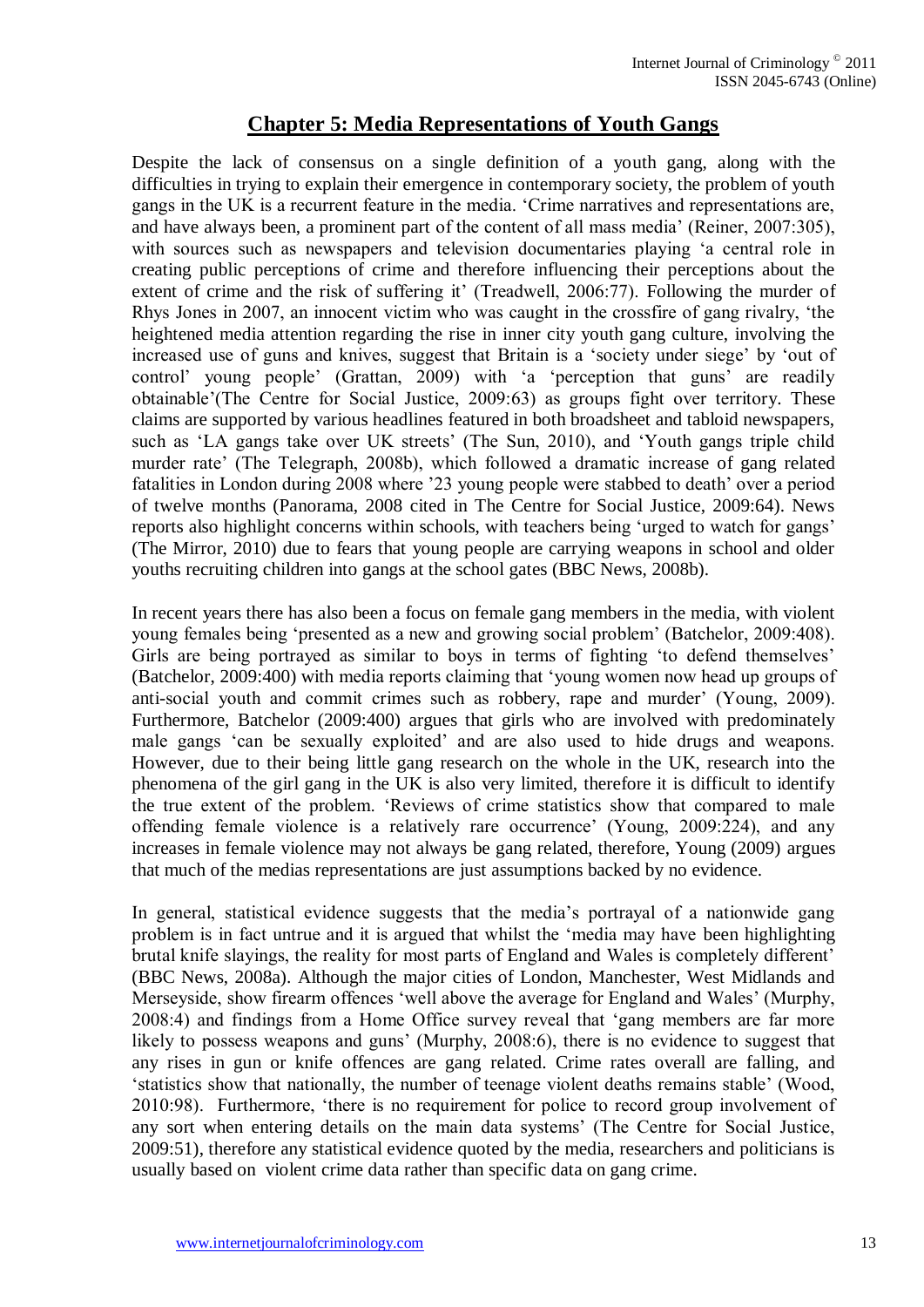Statistics, however, cannot always be taken at face value due to issues of reliability as a result of underreporting, with a report by The Times (2010) highlighting that 'knife crime statistics were likely to underplay the true extent of the problem, with many incidents never reported to the police'. Critical criminologists state that 'crime rates are far from being a perfect measure of the actual amount of criminality in society- being more a measure of police activity- and thus can create a misleading image of horrific rises in certain types of crime' (Hopkins Burke, 2005:174). As a result of the public and political interest fuelled by the media there is more of a focus on violent crimes by youths and improved enforcement in this area is reflected in rises in violent crime (The Telegraph, 2008a), with research by The Centre for Social Justice (2009:68) arguing that 'police data merely reflects who is caught'. For example, common media representations of gang members being young black males may result in increased stop and search of black youths, leading to more arrests and therefore a statistical rise in disproportionately black violent youths.

Brand and Ollerearnshaw (2008:7) also argue that due to different definitions of what constitutes a gang, variations in statistics 'could be used to prove almost any view on gangs'. This problem is highlighted in research by The Centre for Social Justice (2009) which found that, 'Leicester, due to its close proximity to Birmingham and Nottingham, was seeing the development of gangs, with one major gang but around 20 'crews''. As 'crews' did not fit in with their definition of a 'gang' the study went on to say that 'their presence is indicative of a wider trend in which young people are forming delinquent youth groups and engaging in antisocial behaviour and violence' (The Centre for Social Justice, 2009:58). However, if further research was to be conducted by researchers using a different definition, their conclusions may have shown that these 'crews' were in fact gangs, which further establishes the need for a single definition of youth gangs to be used nationally, as discussed in chapter three.

#### The effects of the media

Sensationalised stories of youth gangs in the UK, which appear in the media and are backed by little statistical evidence, suggest that a moral panic is occurring. Moral panic theory was first developed by Stanley Cohen in his 1970s case study of the Mods and Rockers, and is still very influential today. Cohen explained that 'societies appear to be subject, every now and then, to periods of moral panic. A condition, episode, person or group of persons emerges to become defined as a threat to societal values and interests' (Cohen, 2002:1) and they 'occur when the mass media take a reasonably ordinary event and present it as an extraordinary occurrence' (Jewkes, 2004:67). Newburn (2007:88) argues that 'all media appear to exaggerate the extent of violent crime in Britain' and this is due to the newsworthiness of crime narratives and the need to sell papers.

Treadwell (2006:85) states that there is evidence to suggest that 'each generation has its dangerous young waiting to be discovered'. Throughout history ' a sequence of moral panics about 'depraved youth' has been a dominant and recurring feature of media representations of young people' (Muncie, 2009:9) including the Mods and Rockers as described by Cohen in the seventies, the Skinheads of the eighties and more recently 'Hoodies' and violent gangs. Following on from this, researchers such as Hallsworth and Young support moral panic theory, stating 'that the 'urban delinquent gang' has been 'sensationalised to absurdity by tabloids and by documentary-makers hell bent on suggesting that Britain's fair streets are being overrun with feral gangs' (Hallsworth and Young, 2004, cited in White, 2004:41).

Left realists argue that 'crime and the fear of crime should be taken seriously and not dismissed as just an expression of media overreaction or panic' (Hopkins Burke, 2005:149). However, the constant over-reporting of gangs and negative representations of youths can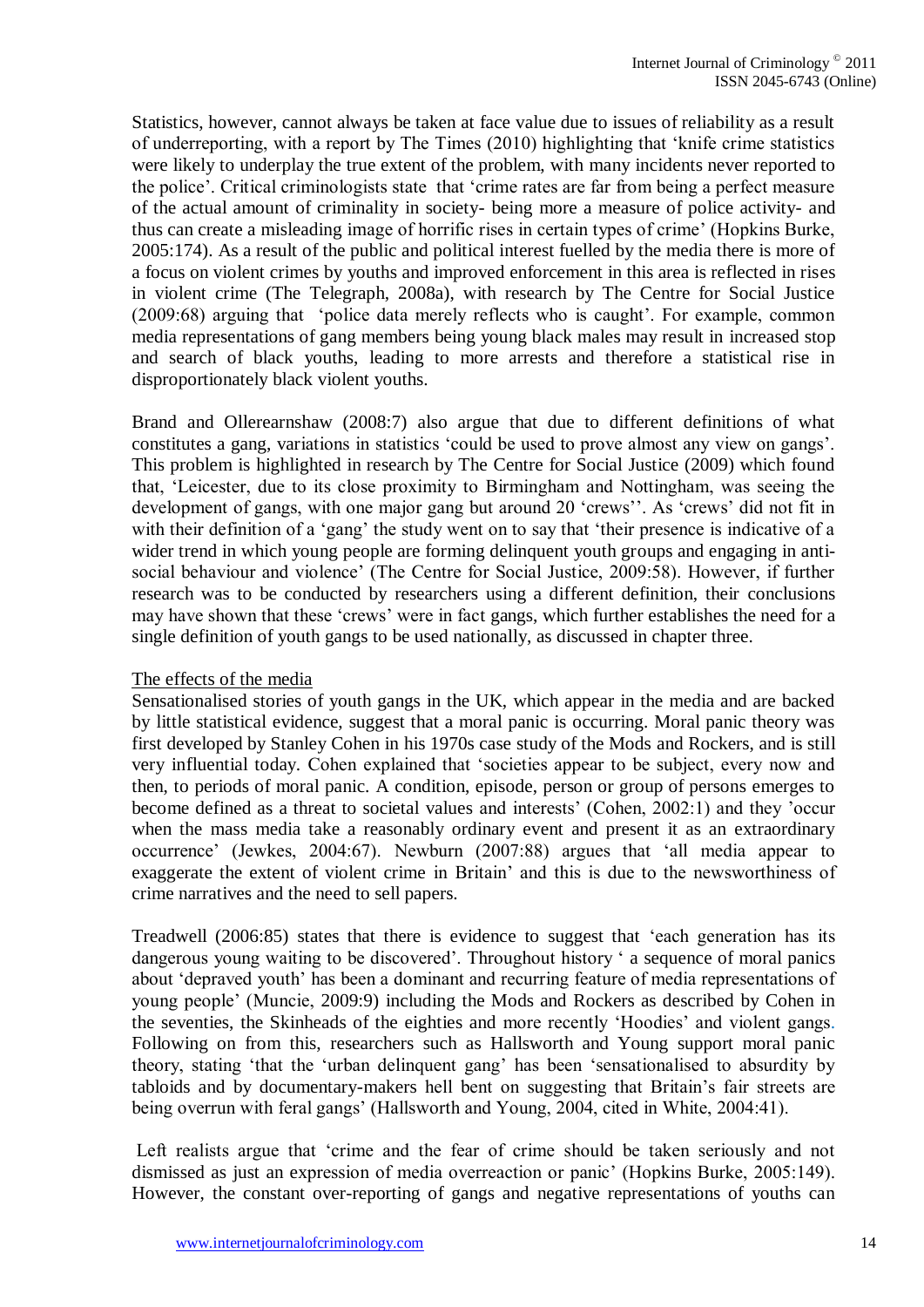have adverse effects due to labelling, deviancy amplification, and the glamorisation of violent crime and weapons and it is argued that media coverage 'is (a) fuelling hysteria amongst the general population, (b) adding to young people's fear and therefore willingness to carry a weapon, and (c) encouraging gangs to behave violently to get in the papers' (The Centre for Social Justice, 2009:68), therefore causing youths to become criminal as they may feel that it is 'cool' to be involved.

In a report for the Home Office, Brooke Kinsella (the sister of Ben Kinsella who was stabbed to death in 2008 by a gang of youths) found that young people felt 'they are portrayed negatively by the media and branded as if they are all criminals or trouble-makers' (Kinsella, 2011:2) with positive representations of young people in the news being very rare. Furthermore, 'volatile peer groups' who 'engage in an array of delinquent behaviours, including violence' but do not fit definitions of what constitutes a gang, are still often labelled as such (Hallsworth and Young, 2008:181). Labelling theories 'propose that no behaviour is inherently deviant or criminal, but only comes to be considered so when others confer this label upon the act' (Hopkins Burke, 2005:12), with the media having a major influence on the labelling of acts as deviant. This can then lead to what Merton described as a self fulfilling prophecy, where 'a false definition of a situation... (evokes) a new behaviour that makes the original false assumption come true' (Hopkins Burke, 2005:147).

Following on from this, deviancy amplification can be used to describe labelling theory at a group level. Where there is 'less tolerance... to an act of deviance... similar acts will be defined as deviant' (Hopkins Burke, 2005:148). The media will exaggerate the problem 'in order to make local events seem ones of pressing national concern' leading 'to further marginalisation and stigmatisation of deviants which in turn leads to more demands for police action and so on into a deviancy amplification spiral' (Hopkins Burke, 2005:149). This then not only directly affects the group being labelled but also increases public concern, police surveillance of the group, and also government policy and initiatives, thus confirming the original reaction (Hopkins Burke, 2005). The media places pressure on the government whereby 'being seen to be 'tough on crime', politicians are assured of favourable coverage in the majority of the British press' (Jewkes, 2004:72), therefore by publicly opposing the deviant behaviour 'it may be that some politicians and opinion leaders are simply seeking to gain political favour (Jewkes, 2004:71).

As the deviancy amplification spiral suggests, the media, police and the government are all linked, with policy and interventions reflecting media responses. Although Home Office figures show an overall fall in violent crime, 'the focus on violent crime and in particular gang-related crime or crime with knives or guns, means that this will remain at the top of the community safety agenda' (Local Government, 2011) with their also being 'a growing sense among the public' for the 'need to combat this disturbing trend' (Brand and Ollerearnshaw, 2008:6).

#### Government Responses

As a response to high profile murder cases such as: Stephen Lawrence who was stabbed to death in 1993 by a gang of white youths, Jamie Robe who was beaten to death in 1997 and Damilola Taylor who was murdered, again by a gang a youths, in 2000; various police research projects such as Operation Cruise and Operation Chrome were set up in order to develop further insight into gang related behaviour in London and Manchester (White, 2004), despite there being no conclusive evidence to suggest that the murders were gang related, other than the fact that they were committed by more than one person. Later, the more detailed Tackling Gangs Action Programme (Murphy, 2008) was set up with the aims 'to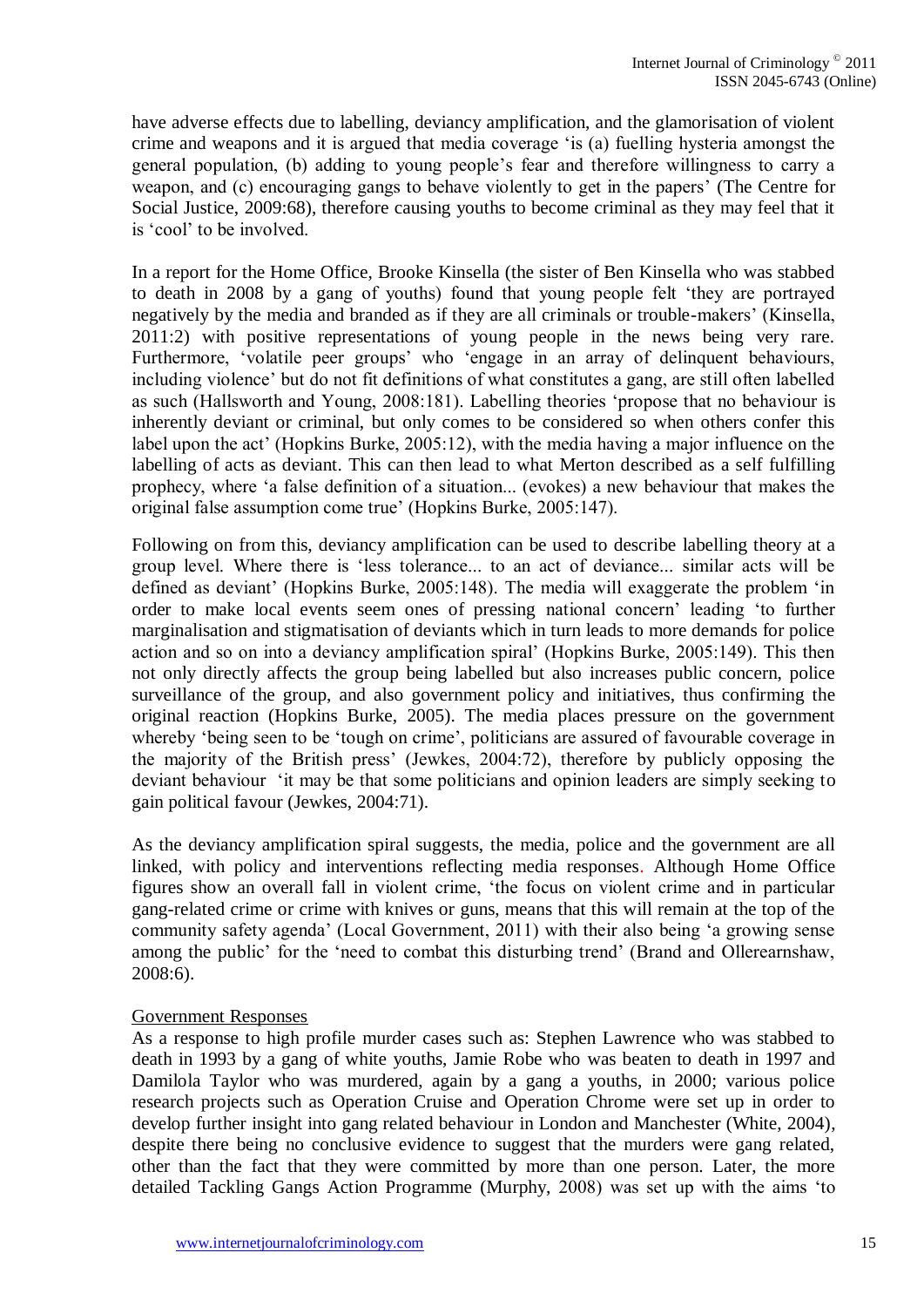build on existing work to reduce serious violence, particularly the use of firearms, perpetrated by young people as part of gang-related activity, initially in four target cities but ultimately across the whole of England and Wales' (Murphy, 2008:2). However, the programme was only in effect for six months, but did provide a published guide for local authorities with a focus on 'preventing gang membership', 'devising strategies' and 'targeting gang members' which is still currently applicable (Home Office, 2008:7). More recent developments have included the re-introduction of the 300 year old Joint Enterprise law which allows for courts to find gang members guilty by association:

'The principle underlying the notion of Joint Enterprise is that when a gang assaults or murders a victim, even those members who do not physically participate or strike the fatal blow, but simply lend encouragement and approval to the crime, are as guilty as the chief perpetrator and will receive similar prison sentences' (The Telegraph, 2009).

Additionally, this year 'the Home Office has committed £18m of funding for 2011-2013' (Home Office, 2011b) with a focus on 'London, Manchester and the West Midlands', in order to tackle the problem of youth violence. Part of the funding is also dedicated to local community programmes nationwide to prevent knife and gang violence (ibid). The Government is also currently piloting gang injunctions in England and Wales for 14-17 year olds. Gang injunctions also referred to as GANGBO'S were introduced at the start of 2011 as a result of 'appeals from councils for help' (BBC News, 2011). They are similar to ASBO's in terms of imposing restrictions on individuals preventing them from being in certain areas, wearing 'gang' colours or 'from walking aggressive dogs' (ibid) and they aim 'to prevent a person from engaging in, encouraging or assisting gang-related violence and may also serve to protect them from gang-related violence' (Home Office, 2011a).

Despite the vast array of government intervention in order to try and tackle gang related crime it is argued that the 'police, prisons and probation services are failing to tackle the growing dangers of young people getting involved in gangs' (The Guardian, 2010a) and there is a call for a national strategy to be put in place. Although statistics show that the problem is not as serious as the media makes it out to be, The Gangs of London website created by those living in affected areas of London, along with the help of gang members, highlights a substantial number of gangs in London on interactive maps. The site went live in 2004, followed by the creation of a forum in 2006 which allowed for contributions by those affected by gangs in London. 'By the middle of 2006 information on 201 gangs was listed on the website' (Gangs of London Community, 2011b). They suggest that contrary to media representations, not all violence is gang related and not all gangs are criminal, going on to highlight flaws in 'the work of the metropolitan police and academics' (ibid). Furthermore, they state that government interventions need to address the underlying issues of gang members (Gangs of London Community, 2011a).

More specifically, gang injunctions have been criticised for not tackling prevention and criminalising individuals (BBC News, 2011) and 'the application of the joint enterprise law has drawn criticism from some legal and policing circles who worry that it is' an unfair law which is 'being too widely applied' (BBC Panorama, 2009). Brand and Ollerearnshaw (2008:4) argue that targeting youth crime in general does 'little to address the underlying drivers of gangs and their criminality' and by not taking into account other risk factors interventions are failing to 'address the 'needs' of vulnerable youth' (Brand and Ollerearnshaw, 2008:9). With strong similarities to the classic early subcultural theories of Cohen and Merton, it is argued that 'in a gang, an under-educated young man finds friendship, family, possibilities for entrepreneurial activity and the bravado to commit horrific acts' (The Guardian, 2010b), therefore without early intervention the appeal of joining a gang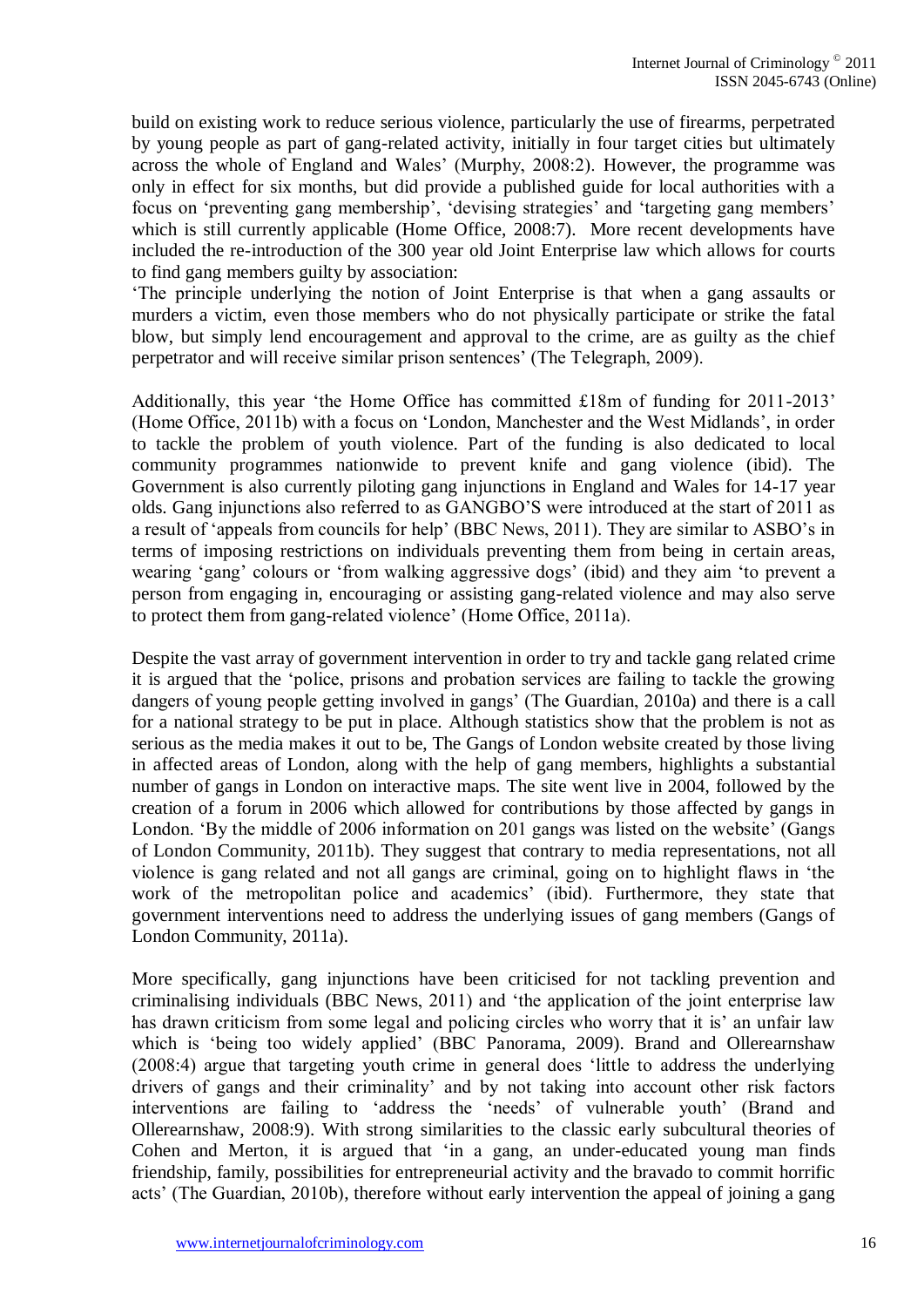will always be there. Overall, Wood (2010:97) states that media portrayal of youth gangs in the UK 'leads to a punitive and misguided political climate which may ultimately fail the very teenagers it aims to reach'.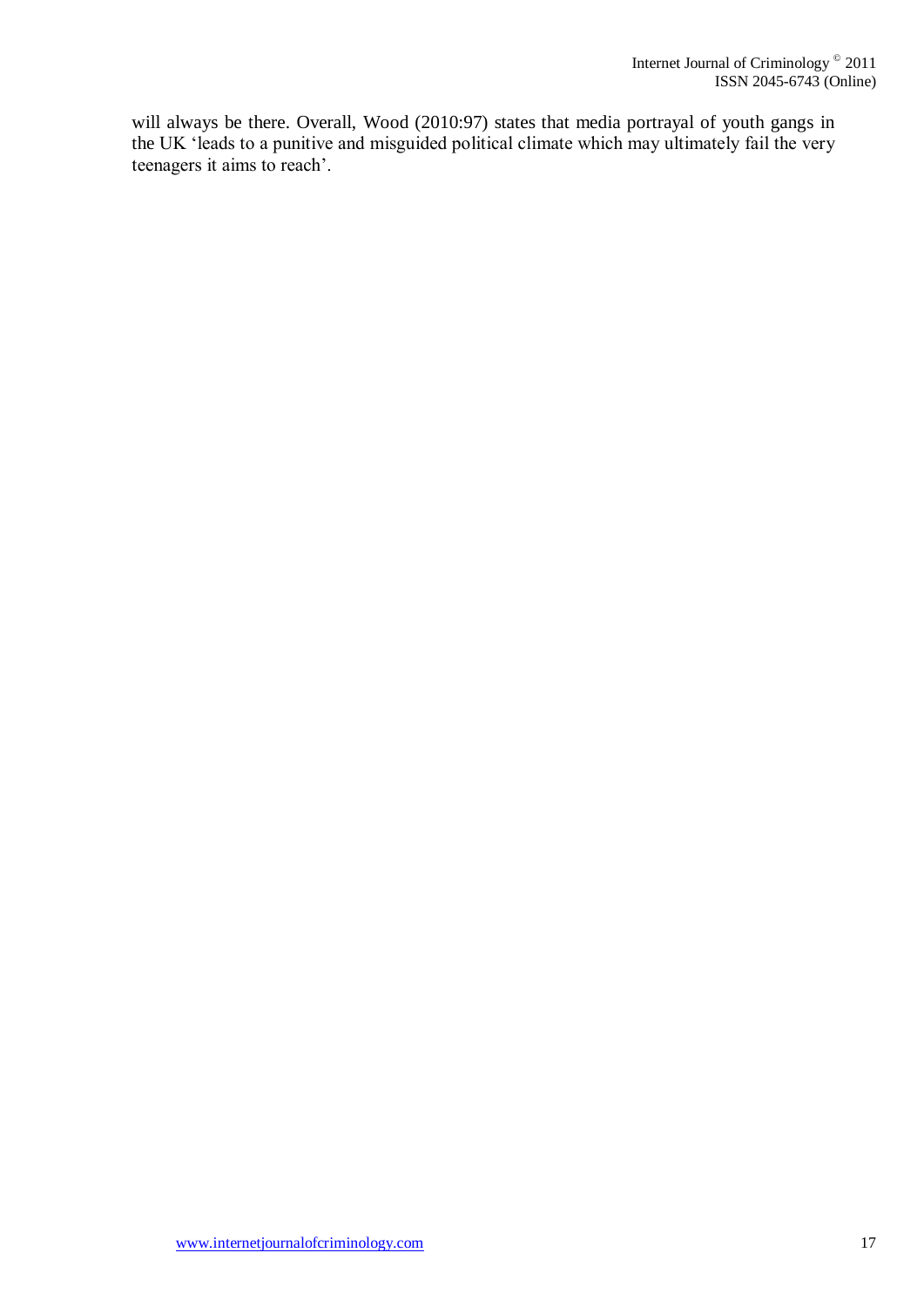# **Chapter 6: Conclusions and Recommendations**

The aim of this dissertation was to uncover the myths and realities surrounding youth gangs in the UK in order to discover whether they exist to the extent at which the media implies. In general, it was found that youth gangs do exist in the UK, but due to lack of research and flaws in statistical data, it is difficult to identify the true extent of the problem, therefore sensationalised media reports are based on little empirical evidence.

After an analysis of the different variations of definitions which can be applied by agencies and researchers, it was found that although they highlight a common set of gang characteristics, there were inconsistencies with both US and British definitions, leading to groups being wrongly labelled as criminal by the police and the media. To avoid this, the Home Office (2002, 2008) and Eurogang Network steer away from using the term gang. However, as these agencies are still using different definitions, research results show findings which differ in relation to the amount of gangs in existence. Other researchers such as Marshall et al (2005) use self report studies as their method to identify gangs but due to some reluctance from individuals to identify with the term gang and its label, the research remains unreliable at showing the true nature of the gang problem.

In relation to this, chapter four went on to look at the different explanations of the emergence of youth gangs with reference to subcultural theory. These explanations highlight the reasons why gang members become deviant with reference to violence and defending territory, which are key components of many of the gang definitions. Classic theories of gangs which originated in the US (Merton, 1938; Cohen, 1955) show the importance of social class and the economy and this was found to be the underlying causes of much of the problems faced by deviant subcultures in the past. Furthermore, theories of the 'modern gang' incorporate earlier theories of subculture in order to link lower class and unemployment with the creation of the underclass, which Left Realists argue is the main reason for the development of delinquent subcultures. US explanations of the underclass have been found to be relevant to the contemporary UK situation, however, due to the changing nature of society and culture and its fragmentation, it is difficult to explain what a gang is and how it has formed (Pitts, 2008), and so much of the subcultural explanations are not relevant in contemporary society.

The final area of focus discussed in chapter five, identified that youths have been targets of moral panics throughout history. The media seems to exaggerate violent crime in general, thus shaping public perceptions and this is reflected in the reporting of youths involved in gun, knife and gang crime. Although statistics show that there are problems in larger cities such as Manchester and London, there is no evidence to suggest that it is a national problem. However, problems with statistics have also been identified, and due to there being multiple definitions of youth gangs in use, there is difficulty in generalising findings, therefore the true nature of the gang problem cannot be identified.

It is clear that statistics are socially constructed due to under reporting of gang related crimes and issues with police recording. Reliable statistics may show that the problem of youth gangs is not as large as the media portrays it to be. With media reports fuelling a moral panic, this can have negative effects on the youths. This includes labelling, deviancy amplification and the glamorising of gang membership, encouraging youths to choose this path. It can also have an effect on community and government responses where it is found that due to the involvement of the media, agencies such as education, police and probation are failing to tackle the needs of these groups.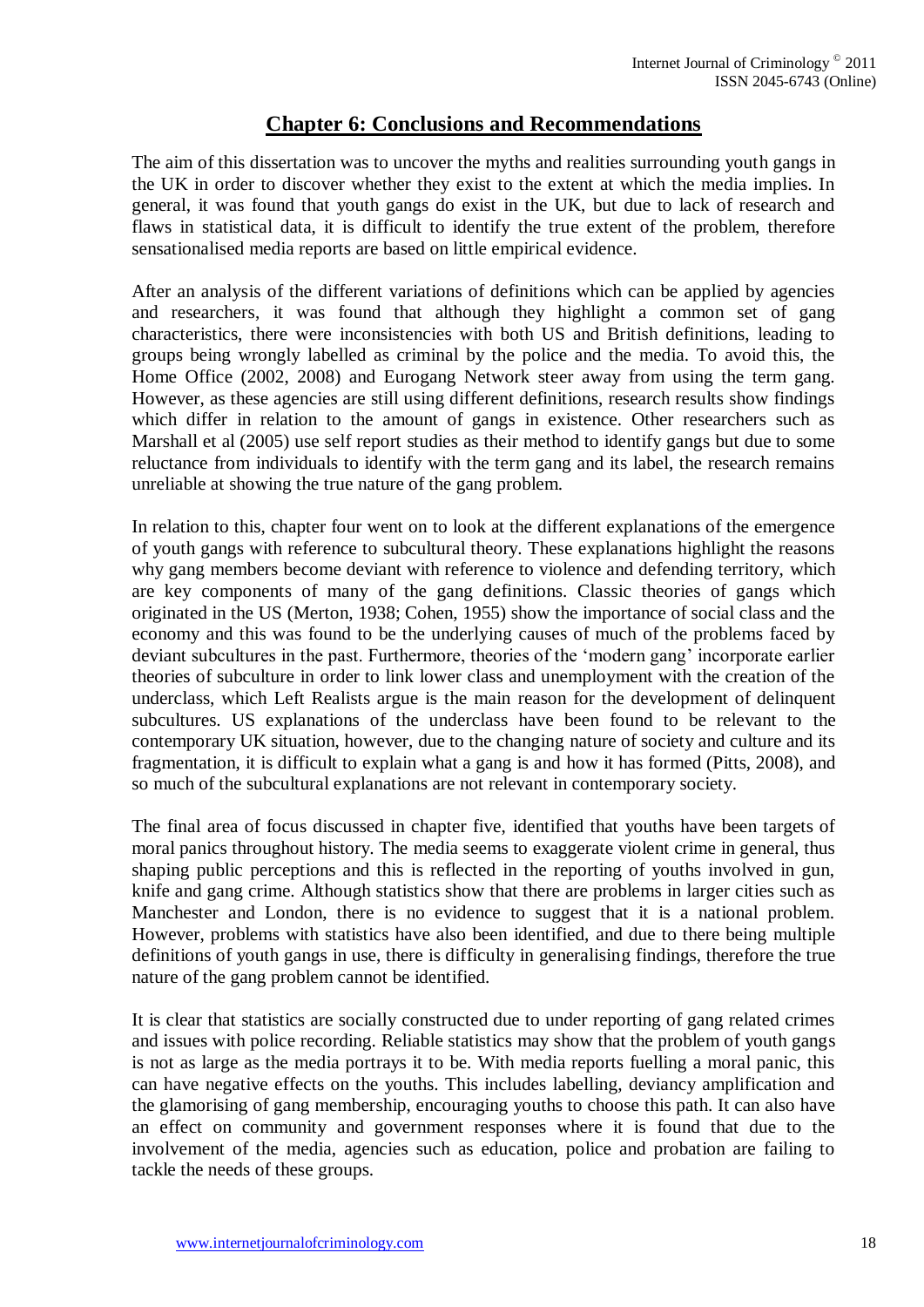#### Recommendations

As a result of the conclusions of this dissertation several recommendations can be made for areas of further research and government responses.

Overall more research is needed in relation to youth gangs in the UK. The application of US definitions was found to be not applicable in the UK; therefore there is a need for one definition to be created which can be used nationally by all agencies and researchers, as at present research almost certainly produces different findings when different definitions are applied. As subcultural theory shows, the problem of the youth gangs arises in lower classes and the unemployed, who are searching for solutions to their perceived problems. However, not all of those who fall into these categories turn to gang membership and not all gangs are delinquent, therefore there is a need to establish within a definition what a gang is and how it differs from delinquent peer groups who hang around on the street in order for policy to be effective.

Furthermore, there is a need for the police to introduce the recording of group crime in its own category in order to provide a set of gang related crime statistics for analysis, rather than focusing on knife and gun statistics. This will then provide more reliable statistics and more informed media reports which in turn will produce better government responses based on the realities of the problem in this country as well as a more effective allocation of police resources.

The Home Office Tackling Gangs Action Programme (2008) was the first move towards a national strategy; however this was only in effect for six months. At present there is no national strategy in place to tackle the underlying issues of youths who turn to gangs, with initiatives focusing more on preventing crime rather than preventing gang membership. Early intervention programmes in schools which highlight the severe consequences of being involved in a gang may reduce the impact of youth gang violence on families and the community. This also needs to identify that females may become members of gangs, therefore a move from the stereotypical violent male gang member needs to be addressed in new initiatives.

Finally, as much of the literature on youth gangs is based on outdated theories from both US and UK research, there is a need to develop more contemporary theories on youth gangs in modern society in order to identify relevant explanations for their emergence and eliminate some of the common stereotypes used by the media.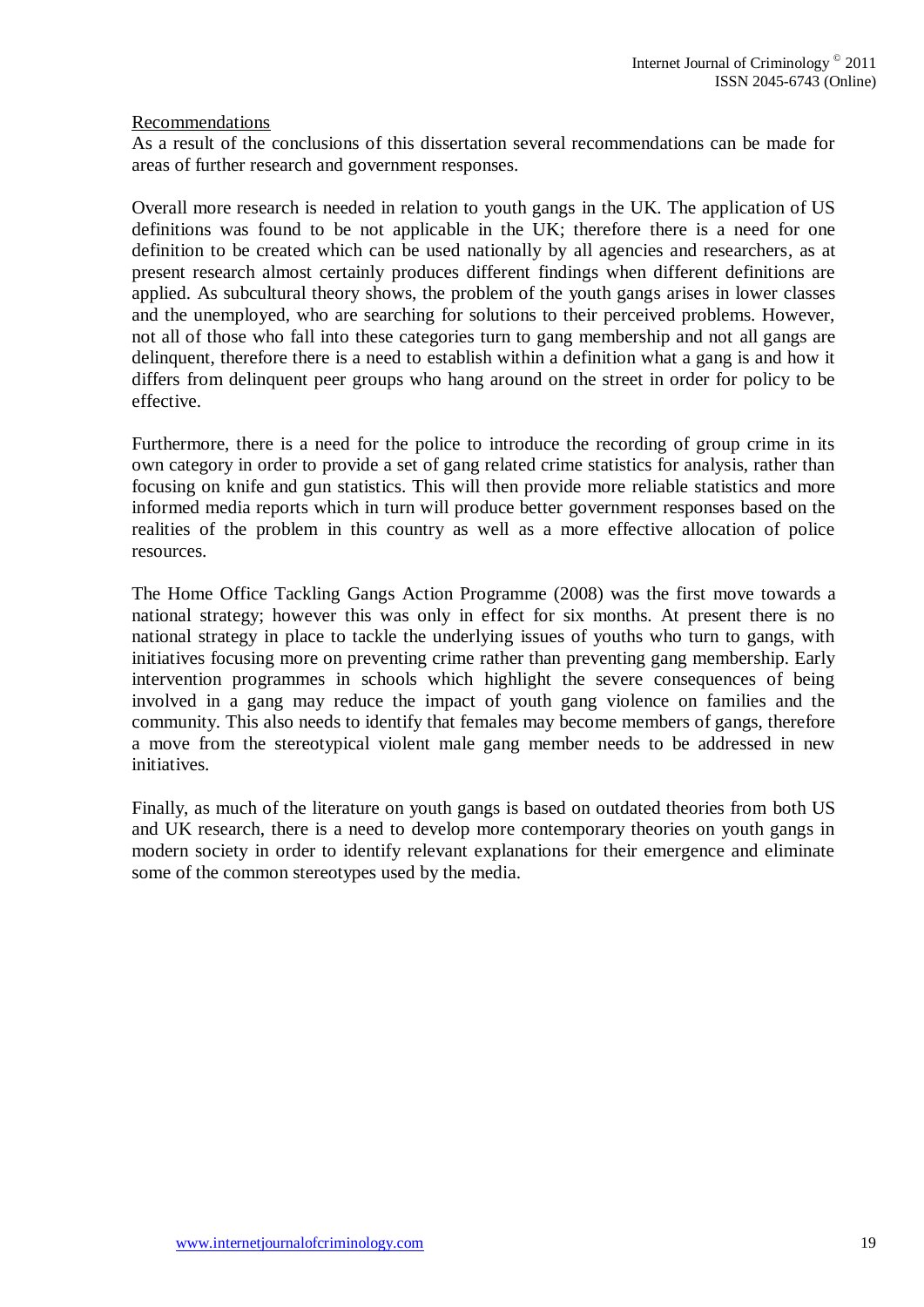# **References**

Baldwin, E., Longhurst, B., McCracken, S., Ogborn, M. and Smith, G. (1999) *Introducing Cultural Studies,* New York: Prentice Hall Europe

Batchelor, S. (2009) 'Girls, Gangs and Violence: Assessing the Evidence', *Probation Journal,*  56(4): pp.399-414

BBC News (2008a) 'Analysis: Crime Figures Down', Available at: [http://news.bbc.co.uk/1/hi/uk/7511758.stm,](http://news.bbc.co.uk/1/hi/uk/7511758.stm) Accessed: 4/4/11

BBC News (2008b) 'School Facing Gang Challenge', Available at: [http://news.bbc.co.uk/1/hi/education/7352977.stm,](http://news.bbc.co.uk/1/hi/education/7352977.stm) Accessed: 4/4/11

BBC News (2011) 'Gang Injunctions Launched in England and Wales', Available at: [http://www.bbc.co.uk/news/uk-12311184,](http://www.bbc.co.uk/news/uk-12311184) Accessed: 4/4/11

BBC Panorama (2009) ''We Will Come for You', Gangs Warned', Available at: [http://news.bbc.co.uk/panorama/hi/front\\_page/newsid\\_8366000/8366280.stm,](http://news.bbc.co.uk/panorama/hi/front_page/newsid_8366000/8366280.stm) Accessed: 4/4/11

Bennett, T. and Holloway, K. (2004) 'Gang Membership, Drugs and Crime in the UK', *The British Journal of Criminology* 44(3): pp.305-323

Brake, M. (1980) *The Sociology of Youth Culture and Youth Subcultures*, London: Routledge and Kegan Paul Ltd Brand, A. and Ollerearnshaw, R. (2008) *Gangs at the Grassroot: Community Solutions to Street Violence*, London: NLGN

Bryman, A. (2008) *Social Research Methods,* Edition 3, Oxford: Oxford University Press

Bullock, K and Tilley, N. (2002) *Shootings, Gangs and Violent Incidents in Manchester: Developing a Crime Reduction Strategy*, Crime Reduction Research Series Paper 13

Burke, R. and Sunley, R (1998) 'Youth Subcultures in Contemporary Britain' in K. Hazlehurst and C. Hazlehurst (eds.) (1998) *Gangs and Youth Subcultures: International Explanations*, New jersey: Transaction Publishers: pp.35-65

Campbell, A., Munce, S. and Galea, J. (1982) 'American Gangs and British Subcultures: A Comparison' in J. Schneider and N. Tilley (eds.) (2007) *Gangs,* Aldershot, Hants.: Ashgate Publishing Limited: pp.79-92

Clarke, J., Hall, S., Jefferson, T. and Roberts, B. (1975) 'Subcultures, Cultures and Class: A Theoretical Overview' in S. Hall and T. Jefferson (eds.) (1975) *Resistance Through Rituals: Youth Subcultures in Contemporary Britain*, London: Routledge: pp. 9-74

Cloward, R. and Ohlin, L. (1960) *Delinquency and Opportunity: A Theory of Delinquent Gangs,* London: Collier-Macmillan

Cohen, A. (1955) *Delinquent Boys: The Culture of the Gang*, New York: Free press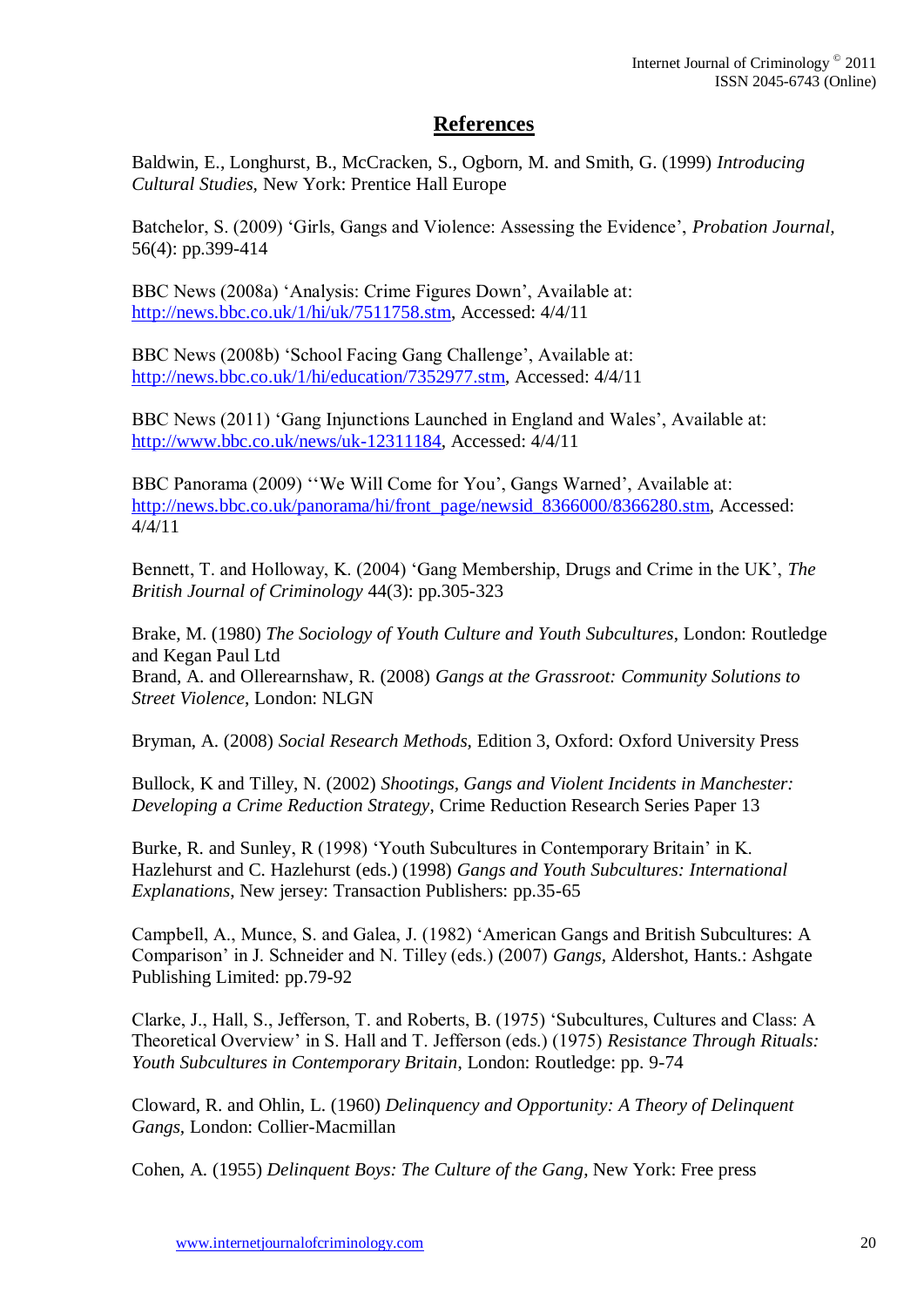Cohen, S. (2002) *Folk Devils and Moral Panics: The Creation of the Mods and Rockers,* Edition 3, London: Routledge

Corrigan, P. (1979) *Schooling the Smash Street Kids,* London: Palgrave Macmillan

Curtis, L. (1975) *Violence, Race and Culture*, London: Lexington Books

Denscombe, M. (2003) *The Good Research Guide for Small-Scale Social Research Projects,*  Buckingham: Open University Press

Downes, D. (1966) *The Delinquent Solution: A Study in Subcultural Theory,* London: Routledge and Kegan Paul

Easton, S. and Piper, C. (2005) *Sentencing and Punishment: A Quest for Justice,* Oxford: Oxford University Press

Esbensen, F. A., Winfree, L. T., Jr. He, N. and Taylor, T. J. (2001) 'Youth Gangs Definitional Issues: When is a Gang a Gang, and Why Does it Matter?', *Crime and Delinquency* 47(1): pp.105-130

Farrington, D. and West, D. (1977) *The Delinquent Way of Life: Third Report of the Cambridge Study in Delinquent Behaviour,* London: Heinemann Ferrell, J. (2003) 'Cultural Criminology' in E. Mclaughlin, J. Muncie and G. Hughes (eds) (2003) *Criminological Perspectives: Essential Readings* (Edition 2), London: Sage Publications Ltd.

Gangs of London Community (2011a) 'London Street Gangs', Available at: [http://sites.google.com/site/londonstreetgangs/,](http://sites.google.com/site/londonstreetgangs/) Accessed: 4/4/11

Gangs of London Community (2011b) 'Site History', Available at: [https://sites.google.com/site/londonstreetgangs/home/site-history,](https://sites.google.com/site/londonstreetgangs/home/site-history) Accessed: 19/04/11

Gordon, R. (2000) 'Criminal Business Organisations, Street Gangs and 'Wanna Be' Groups', *Canadian Journal of Criminology* 42(1): pp.39-60

Grattan, A. (2009) 'Segregated Britain: A Society in Conflict With its 'Radicalised' Youth?', *Youth and Policy* 102: pp. 35-52

Hallsworth, S. and Young, T. (2004) 'Getting Real About Gangs', *Criminal Justice Matters*  55: pp.12-13

Hallsworth, S and Young, T. (2008) 'Gang Talk and Gang Talkers: A Critique', *Crime Media and Culture* 4(2): pp.175-195

Hobbs, D. (1997) 'Criminal Collaboration: Youth Gangs, Subcultures, Professional Criminals, and Organised Crime' in M. Maguire, R. Morgan and R. Reiner (eds.) (1997) *The Oxford Handbook of Criminology*, Edition 2, Oxford: Oxford University Press: pp. 801-840 Home Office (2008) *Tackling Gangs: A Practical Guide for Local Authorities, CDRPS and Other Local Partners*, London: Home Office, Crown Copyright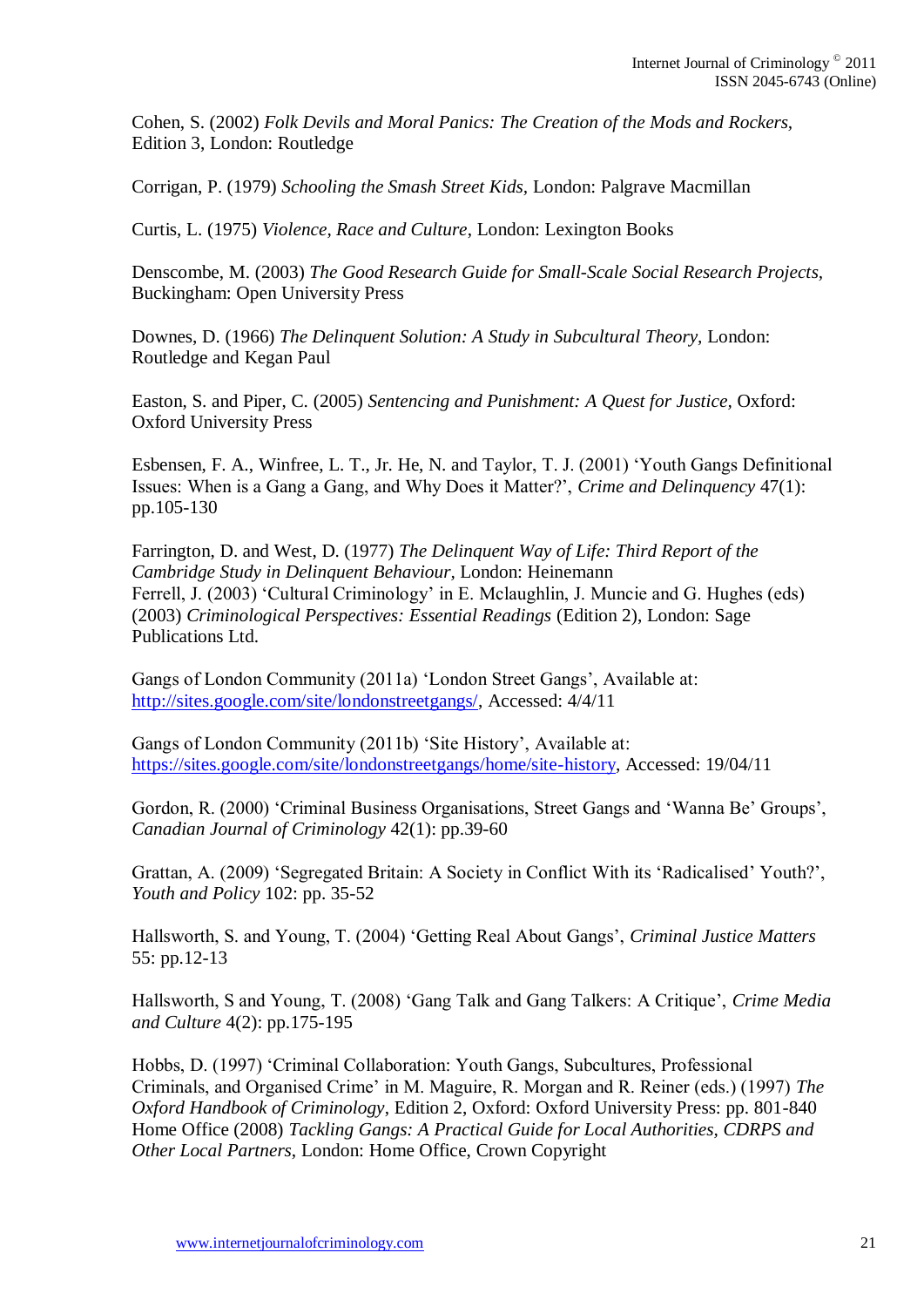Home Office (2011a) 'Injunctions to Prevent Gang-Related Violence', Available at: [http://www.homeoffice.gov.uk/crime/knife-gun-gang-youth-violence/gang-related-violence/,](http://www.homeoffice.gov.uk/crime/knife-gun-gang-youth-violence/gang-related-violence/) Accessed: 4/4/11

Home Office (2011b) 'Knife, Gun and Gang Related Violence', Available at: [http://www.homeoffice.gov.uk/crime/knife-gun-gang-youth-violence/,](http://www.homeoffice.gov.uk/crime/knife-gun-gang-youth-violence/) Accessed: 4/4/11

Hopkins Burke, R. (2005) *An Introduction to Criminological Theory*, Edition 2, Cullompton: Willan Publishing

Hopkins Burke, R. (2008) *Young People Crime and Justice,* Cullompton: Willan Publishing

Jewkes, Y. (2004) *Media and Crime,* London: Sage Publications Ltd.

Kinsella, B (2011) *Tackling Knife Crime Together: A Review of Local Anti-Knife Crime Projects,* London: Home Office, Crown Copyright

Klein, M., Weerman, F. and Thornberry, T. (2006) 'Street Gang Violence in Europe', *European Journal of Criminology* 3(4): pp.413-437

Local Government (2011) 'Tackling Violent Crime', Available at: [http://www.idea.gov.uk/idk/core/page.do?pageId=8789659,](http://www.idea.gov.uk/idk/core/page.do?pageId=8789659) Accessed: 4/4/11 Marshall, B., Webb, B. and Tilley, N. (2005) *Rationalisation of Current Research on Guns, Gangs and Other Weapons: Phase 1*, London: Jill Dando Institute of Crime Science, University College London

Mays, J. B. (1954) *Growing Up in the City: A Study of Juvenile Delinquency in an Urban Neighbourhood,* Liverpool: Liverpool University Press

Merton, R. K. (1938) 'Social Structure and Anomie', *American Sociological Review* 3(5): pp.672-682

Morash, M. (1983) 'Gangs, Groups and Delinquency', *The British Journal of Criminology* 23(4): pp.309-335

Morris, T. (1957) *The Criminal Area: A Study in Social Ecology,* London: Routledge and Kegan Paul

Muncie, J. (2009) *Youth and Crime,* Edition 3, London: Sage Publications Ltd.

Murphy, J. (2008) *Tackling Gangs Action Programme: European Serious Organised Crime Conference,* London: Home Office, Crown Copyright

Newburn, T. (2007) *Criminology,* Cullompton: Willan Publishing

Noaks, L. and Wincup, E. (2004) *Criminological Research: Understanding Qualitative Methods,* London: Sage Publications Ltd.

Pitts, J. (2007) *Reluctant Gangsters: Youth Gangs in Waltham Forest,* University of Bedfordshire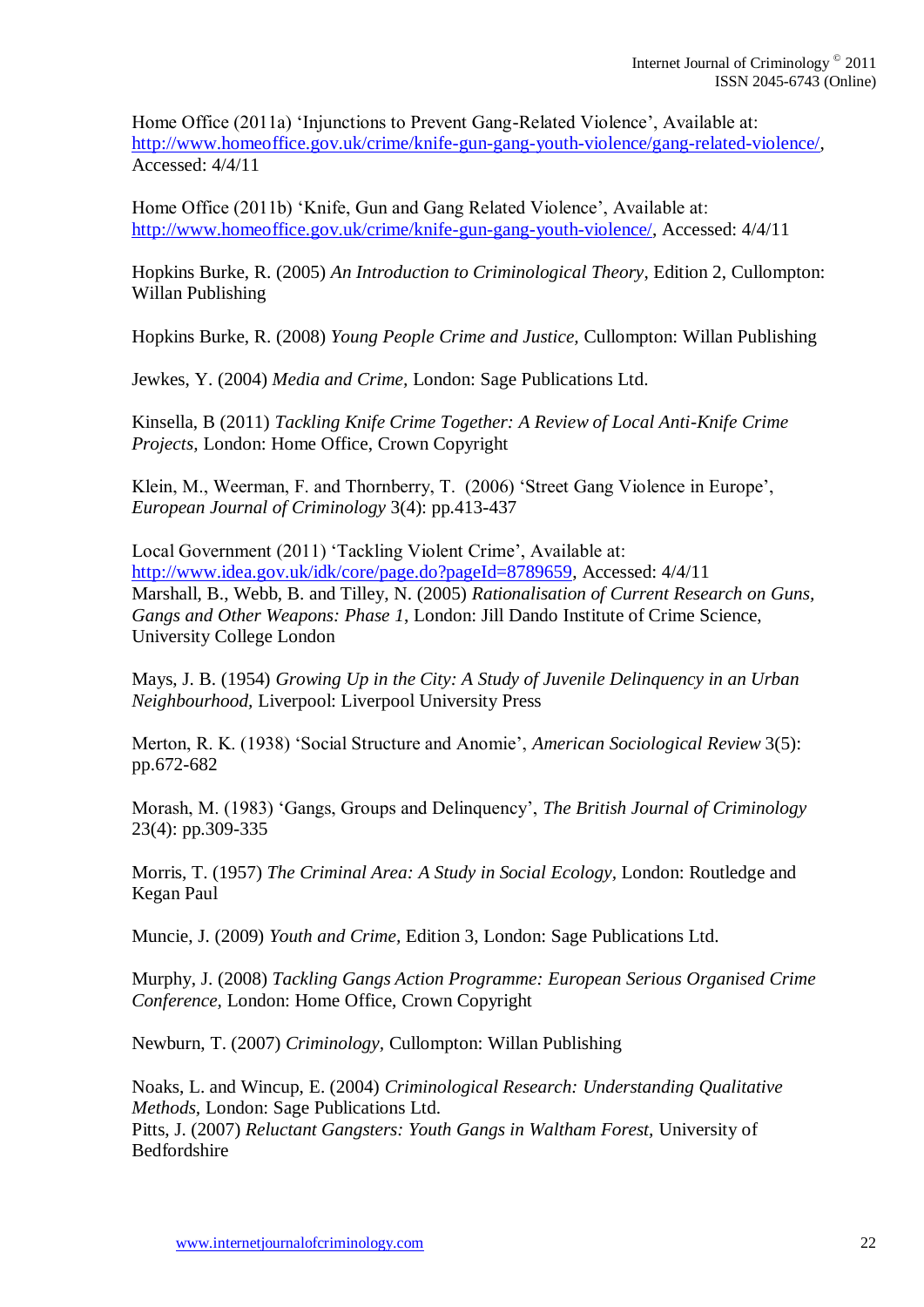Pitts, J. (2008) *Reluctant Gangsters: The Changing Face of Youth Crime,* Cullompton: Willan Publishing

Reiner, R. (2007) 'Media Made Criminality: The Representation of Crime in the Mass Media' in Maguire, M., Morgan, R. and Reiner, R. (eds.) (2007) *The Oxford Handbook of Criminology*, Edition 4, Oxford: Oxford University Press

Schneider, J. and Tilley, N. (2004) 'Introduction' in J. Schneider and N. Tilley (eds.) (2004) *Gangs,* Aldershot: Ashgate Publishing Limited: pp.xv-xxiv

Sharp, C., Aldridge, J. and Medina, J. (2006) *Delinquent Youth Groups and Offending Behaviour: Findings from the 2004 Offending, Crime and Justice Survey*, Home Office Online Report 14/06, London: Crown Copyright

Shipman, M. D. (1997) *The Limitations of Social Research,* Edition 4, London: Longman

Spergel, I. (1995) *The Youth Gang Problem: A Community Approach,* New York: Oxford University Press

Social Research Association (2003) 'Ethical Guidelines', Available at: [http://www.the](http://www.the-sra.org.uk/documents/pdfs/ethics03.pdf)[sra.org.uk/documents/pdfs/ethics03.pdf,](http://www.the-sra.org.uk/documents/pdfs/ethics03.pdf) Accessed: 10/01/11 Stelfox, P. (1998) 'Policing Lower Levels of Organised Crime in England and Wales', *Howard Journal* 37(4): pp. 393-406

Sykes, G and Matza, M (1957) 'Techniques of Neutralization: A Theory of Delinquency', *American Sociological Review* 22(6): pp.664-670

The British Society of Criminology (2006) 'Code of Ethics', Available at: [http://www.britsoccrim.org/codeofethics.htm,](http://www.britsoccrim.org/codeofethics.htm) Accessed: 10/01/11

The Centre for Social Justice (2009) *Breakthrough Britain: Dying to Belong,* London: The Centre for Social Justice

The Guardian (2010a) 'Police, Prisons and Probation Services are Failing to Tackle Child Gangs', Available at: [http://www.guardian.co.uk/society/2010/jun/23/gangs-police-prison](http://www.guardian.co.uk/society/2010/jun/23/gangs-police-prison-probation)[probation,](http://www.guardian.co.uk/society/2010/jun/23/gangs-police-prison-probation) Accessed: 4/4/11

The Guardian (2010b) 'Time to Review Police Use of 'Joint Enterprise'', Available at: [http://www.guardian.co.uk/uk/2010/jul/29/gangs-joint-enterprise-unfair-police,](http://www.guardian.co.uk/uk/2010/jul/29/gangs-joint-enterprise-unfair-police) Accessed: 4/4/11

The Mirror (2010), 'Teachers Urged to Watch for Gangs', Available at: [http://www.mirror.co.uk/news/latest/2010/04/02/teachers-urged-to-watch-for-gangs-115875-](http://www.mirror.co.uk/news/latest/2010/04/02/teachers-urged-to-watch-for-gangs-115875-22155285/) [22155285/,](http://www.mirror.co.uk/news/latest/2010/04/02/teachers-urged-to-watch-for-gangs-115875-22155285/) Accessed: 17/11/10

The Sun (2010) 'LA Gangs Take Over UK Streets', Available at: [http://www.thesun.co.uk/sol/homepage/news/2932813/London-gangs-are-aligning](http://www.thesun.co.uk/sol/homepage/news/2932813/London-gangs-are-aligning-themselves-to-LA-based-Bloods-and-Crips.html)[themselves-to-LA-based-Bloods-and-Crips.html,](http://www.thesun.co.uk/sol/homepage/news/2932813/London-gangs-are-aligning-themselves-to-LA-based-Bloods-and-Crips.html) Accessed: 17/11/10